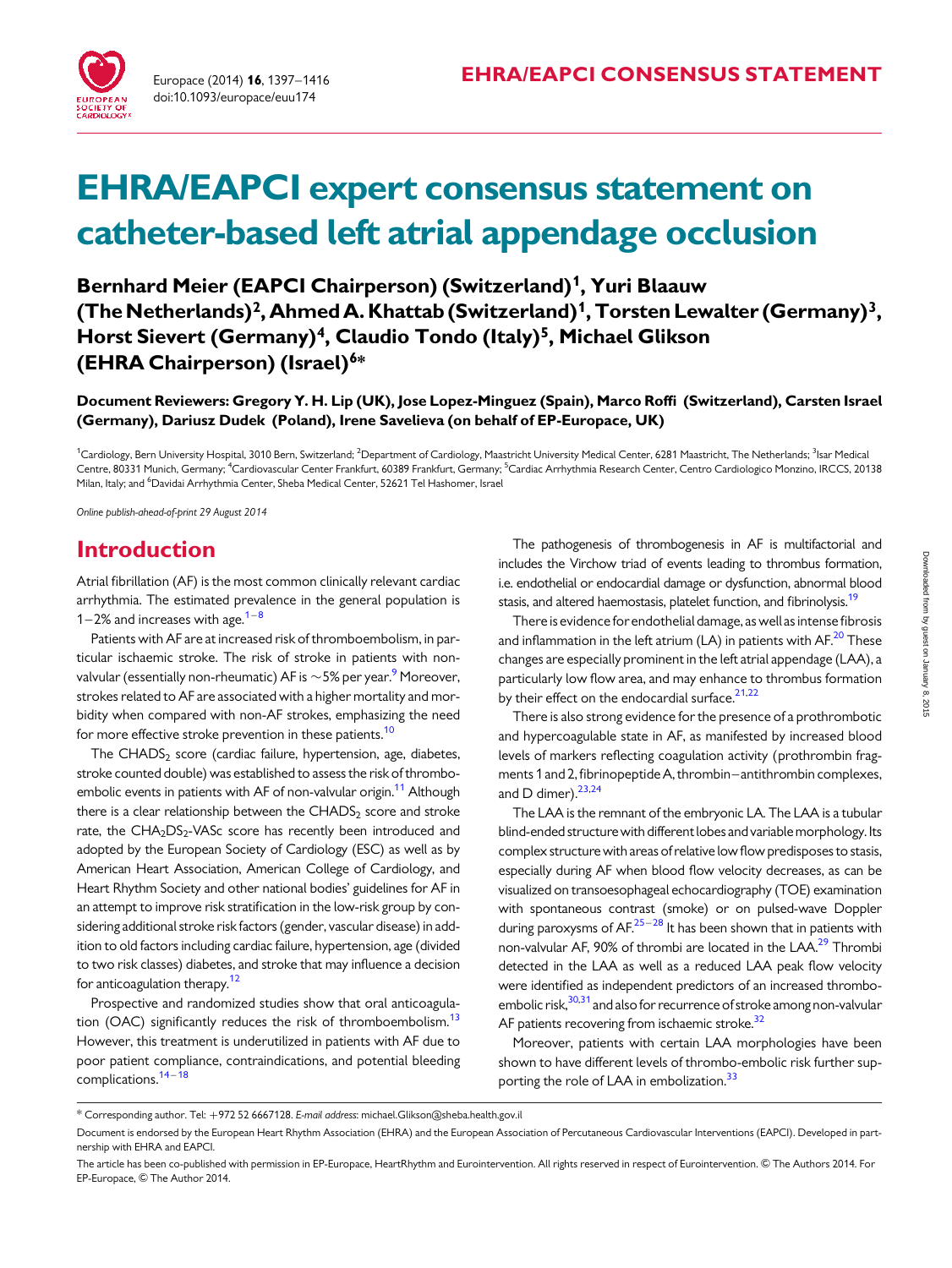Left atrial appendage occlusion or exclusion in  $AF^{34-50}$  $AF^{34-50}$  $AF^{34-50}$  is based on the concept that only  $\sim$  10% of clinically relevant emboli in non-valvular AF do not originate in the LAA. $51-61$  $51-61$  $51-61$  The rationale is that, after excluding the LAA as an embolic source, the remaining small risk does not longer warrant OAC with its inherent risk for major bleeds. The risk of embolism from the LAA or the LA increases with age, but so does the risk of bleeding under OAC. Various surgical and catheter-based methods have been developed to exclude the LAA and the success of catheter-based methods attests to the validity of this concept. $62$ This document reviews the catheter-based methods and their results.

# **History**

## Surgical techniques for left atrial appendage exclusion

Incidental surgical LAA exclusions during heart surgery have been performed for decades.<sup>63</sup> A first report by Madden dates back to 1949. $34$  The popularity of this procedure remained low as it did prolong the surgical procedure and required some specific techniques. Moreover, follow-up TOE often detected residual flow in the LAA in case of a simple suture $^{64}$  and in a large number of these patients the need for lifelong OAC with a vitamin K antagonist (VKA) remained due to indications unrelated to AF, most commonly mechanical valve prostheses in the mitral position. An electrocardiographically guided thoracoscopic technique for isolated surgical LAA occlusion<sup>[65](#page-18-0)</sup> and a percutaneous endocardial/epicardial approach (Lariat, SentreHeart)<sup>[46,47,50](#page-18-0)</sup> where an epicardial sling suture is guided by a magnet inside the LAA have been introduced more recently. In addition, a number of other minimally invasive surgical and percutaneous devices including the AtriClip, Cardioablate, and Aegis, are at various stages of advanced animal studies or first in man experiments.

## Catheter-based left atrial appendage occlusion

The electrophysiologist Michael Lesh conceived a device called PLAATO (Percutaneous Left Atrial Appendage Transcatheter Occlusion) for percutaneous plugging of the LAA, intrigued by the fact that during ablation of AF the LAA was easily accessible. He assisted Horst Sievert's first such intervention on 30 August 2001.<sup>[38](#page-17-0)</sup> The PLAATO device (Medtronic) had a number of significant drawbacks and the implantation technique was fairly difficult and perilous. The device was pulled off the market although clinical results were favourable.<sup>43</sup>

On 15 June 2002, percutaneous LAA occlusion without general anaesthesia or echocardiographic guidance in awake patients was introduced by Bernhard Meier using the technically simpler Amplat-zer approach<sup>[41](#page-17-0)</sup> and taking advantage of the double-disc devices routinely used for occlusion of an atrial septal defect (ASD) or a patent foramen ovale (PFO). The disc destined for the right side of the interatrial septum in ASD or PFO occlusion covered the entrance of the LAA not unlike the plate of a pacifier outside a toddler's mouth (pacifier principle). Subsequently, the Amplatzer devices and introducer sheaths (St Jude) were adapted for LAA occlusion. The dedicated Amplatzer Cardiac Plug (ACP) and LAA sheath were introduced in 2008.

On 12 August 2002, the Watchman device (Boston Scientific) was introduced into clinical practice by Eugen Hauptmann and Eberhard Grube. It has since undergone several modifications and is approved in many countries worldwide. It remains the only device studied in randomized trials, such as PROTECT AF<sup>[45](#page-17-0)</sup> and the PREVAIL.<sup>[66](#page-18-0)</sup> In December 2013, an Food and Drug Administration (FDA) advisory committee voted favourably for approval of this device for use in the USA as an alternative to warfarin.

The WaveCrest device (Johnson and Johnson) has recently receivedCEmark, as well. It was developed with separately applicable fixation anchors and a different design intended to provide more superficial deployment at the entrance to LAA with little or no manipulation within the LAA body.

Since 2010, a percutaneously inserted intra-LAA patch has been used by a group around Eleftherios Sideris.<sup>[49](#page-18-0)</sup> Other devices, currently in early animal or human trials, have been developed by, Occlutech, Gore, and Lifetech.

The feasibility of the mentioned Lariat non-surgical combined endocardial/epicardial suture ligation of the LAA was first demonstrated in animals by Lee et  $a$ l. in 2010,<sup>[46](#page-18-0)</sup> then in humans by Bartus et al.<sup>[47](#page-18-0)</sup> in 2011, and subsequently evaluated in clinical routine. The device has CE mark and is approved by the FDA.

# Currently available devices and techniques including some surgical techniques

A variety of surgical approaches have been examined mainly in observational studies and with mixed results.[37,40,42,](#page-17-0)[64,67](#page-18-0) Two alternative concepts to achieve LAA occlusion are obstruction of the LAA orifice with an occlusion device  $41,45,48,68$  $41,45,48,68$  $41,45,48,68$  $41,45,48,68$  $41,45,48,68$  or percutaneous suture ligation using an endocardial/epicardial approach.<sup>47</sup>

Currently, three entirely catheter-based devices are commercially used for mechanical orifice obstruction, the Watchman and WaveCrest devices and the ACP. The Lariat device is used for percu-taneous endocardial/epicardial suture ligation.<sup>46,47,[50](#page-18-0)</sup> They all have obtained CE mark.

The Watchman device consists of a nitinol cage (Figure [1](#page-2-0)) with a 160 µm polyethylene terephthalate(PTFE) membrane covering the surface facing the LA. Fixation barbs are attached to the portion facing the circumference of the appendage minimizing the risk of dislodgement and embolization. It is attached to a delivery cable and delivered via a 14 French (F, outer diameter 4.7 mm) access sheath. A single curve or double curve configuration sheath can be used depending on the appendage orientation. After transseptal puncture (a low posterior puncture location is preferred to allow coaxial alignment with the appendage), intravenous heparin is administered maintaining an activated clotting time (ACT)  $>$  250 s and a pigtail catheter is positioned into the LAA over a soft J-tipped 0.035 inch wire. Angiography of the LA focusing on the LAA is performed in several views [right anterior oblique (RAO) caudal and cranial projections typically outline the LAA best], delineating shape and size. Sizing of the device, taking advantage of both cine angiography and TOE, is discussed under the 'Imaging for left atrial appendage occlusion' section. The device size is typically chosen 10-20% larger than the diameter of the landing zone (measured from the area of the left circumflex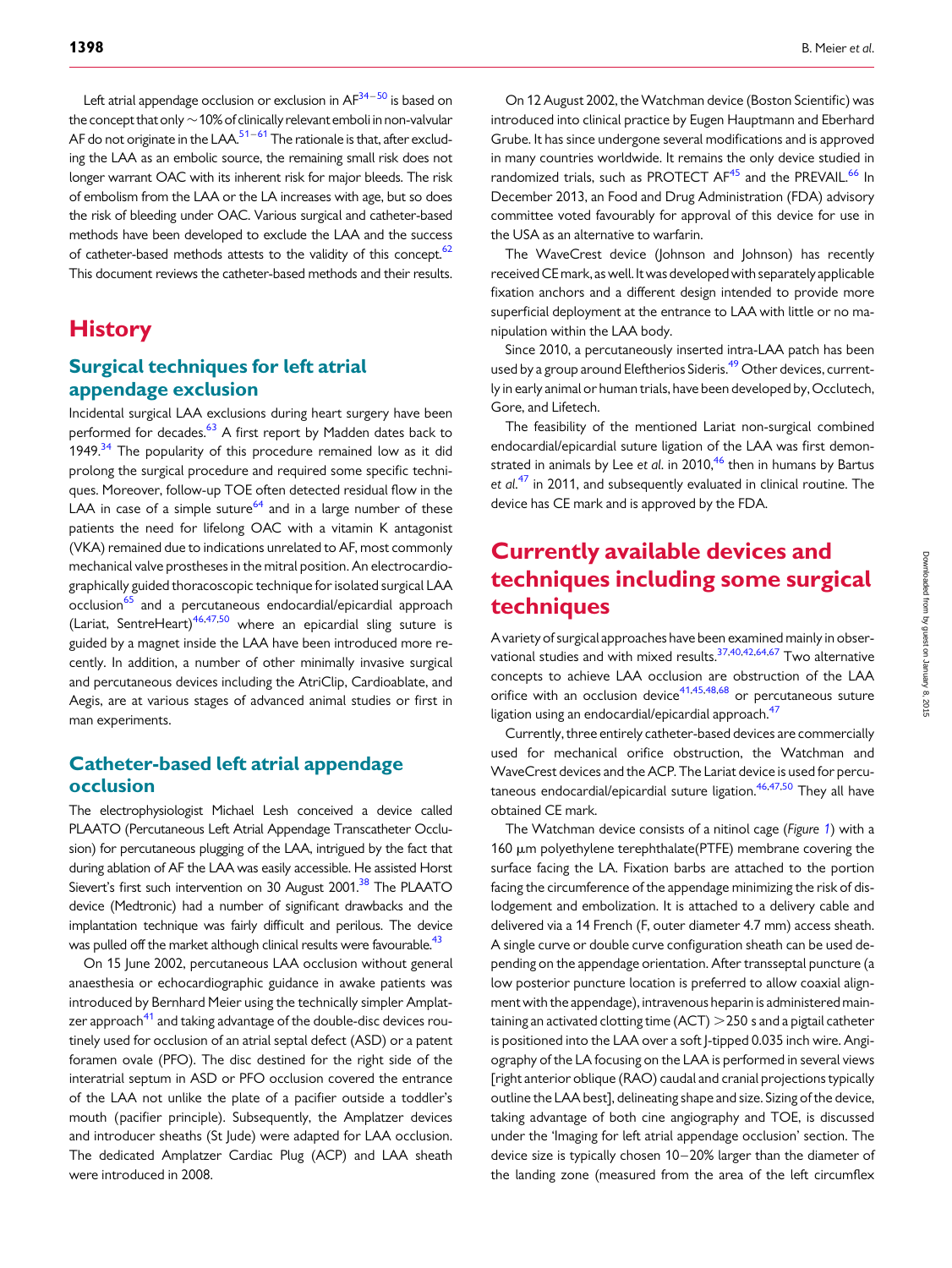<span id="page-2-0"></span>coronary artery across the LAA to  ${\sim}$  1 cm inward from the tip of the ridge separating LAA and left upper pulmonary vein). Subsequently, an extra-stiff | tipped 0.035 inch wire is advanced into the distal LAA and the pigtail catheter and transseptal sheath are exchanged for the access sheath while maintaining wire position. Some operators introduce a catheter into the left upper pulmonary vein first instead of aiming at the LAA. In this case, after transseptal puncture, an extrastiff 0.035 inch wire is positioned into the left upper pulmonary vein and the transseptal sheath is exchanged over the wire for the access catheter. Subsequently, a pigtail catheter is advanced



Figure I Watchman LAA occlusion device.

through the access sheath to the LAA. The access sheath has three markers corresponding to device size and is advanced into the LAA until the marker aligns with the ostial plane of the appendage. After purging, the device is advanced via a delivery catheter to the distal end of the access sheath. Finally, the access sheath and delivery catheter are slowly withdrawn while maintaining device position, allowing it to unfold. Once deployed, appropriate position is confirmed by both angiography and TOE. A tug test is performed under fluoroscopy or TOE demonstrating simultaneous movement of the device and appendage. Optimally, the device should not protrude  $>4-7$  mm beyond the LAA ostium (depending on device size outlined in the manufacturer's instructions for use manual) and should cover the entire ostium with no or minimal  $(<5$  mm by colour Doppler) residual flow and a compression grade of 8–20% (some recommend a higher compression grade of 15– 30%). The compression grade is expressed in per cent comparing the diameter of the implanted device with the unconstricted diameter indicated by the manufacturer in the size label. When optimal positioning is confirmed, the device is released. If position or size appears suboptimal, the device can be retrieved and exchanged or repositioned. Table 1 lists the basic steps of LAA device implantation.

The Amplatzer ACP consists of a cylindrical nitinol cage (lobe) securing the device in the LAA body connected by a short flexible waist to a nitinol plate (disc) covering the appendage ostium. Both are laid in with polyester fabric (Figure [2](#page-3-0)). Similar to the Watchman device, the cage is surrounded by fixation hooks. The flexible waist facilitates positioning and conformation to variable and complex appendage shapes. Of note, contrary to the Watchman device, the length of the ACP is shorter than its diameter. Therefore, whereas the Watchman device cannot be implanted in appendages shorter than wide, the ACP may be an option under those circumstances. In fact, ACP implantation can be attempted in virtually all appendages. The more recently introduced Amulet generation of that device may

# Downloaded from by guest on January 8, 2015 by guest on January 8, 2015 Downloaded from

#### Table | Step-by-step device implantation

Transoesophageal or intracardiac echocardiography immediately prior to the procedure to rule out LAA thrombus (contraindication for the procedure)

- (1) Femoral venous access
- (2) Transseptal puncture (typically in an inferoposterior location)
- Heparin via the sheath or intravenously with maintenance of a goal ACT of >250 s (some prefer heparin administration prior to transseptal puncture) (3) Sheath access to the LAA (either option a or b)
	- (a) A pigtail catheter is advanced into the LAA (and angiography performed) and subsequently exchanged over a stiff guidewire for the delivery sheath
	- (b) A catheter (typically a multipurpose catheter) is advanced into the left upper pulmonary vein, and exchanged over a stiff guidewire for the delivery sheath. A pigtail catheter is advanced via the delivery sheath into the LAA (and angiography performed) and subsequently the delivery sheath is advanced over the pigtail catheter into the LAA
- (4) LAA measurements are made and the appropriate device size is chosen (10– 20% larger than the landing zone diameter)
- (5) The sheath is advanced over a stiff guidewire (in case of option 3a) or the pigtail catheter (in case of option 3b) until the proximal marker corresponding with the device size matches the LAA ostium
- (6) The stiff guidewire (in case of option 3a) or pigtail catheter (in case of option 3b) is removed
- (7) Blood is allowed to exit the sheath while holding the sheath hub and flush line as low as possible (below the patient's anticipated midline of the chest) to eliminate any air trapped in the sheath
- (8) Device preparation (generous flushing of the device within the delivery catheter)
- (9) The delivery catheter and device are advanced until the distal marker of the delivery catheter and delivery sheath match
- (10) The sheath is gradually pulled back as a unit while maintaining delivery cable position to allow the device to unfold
- (11) Position is confirmed via echocardiography and fluoroscopy and a tug test is performed
- (12) Device release (e.g. delivery cable turned counter clockwise)

ACT, activated clotting time; LAA, left atrial appendage.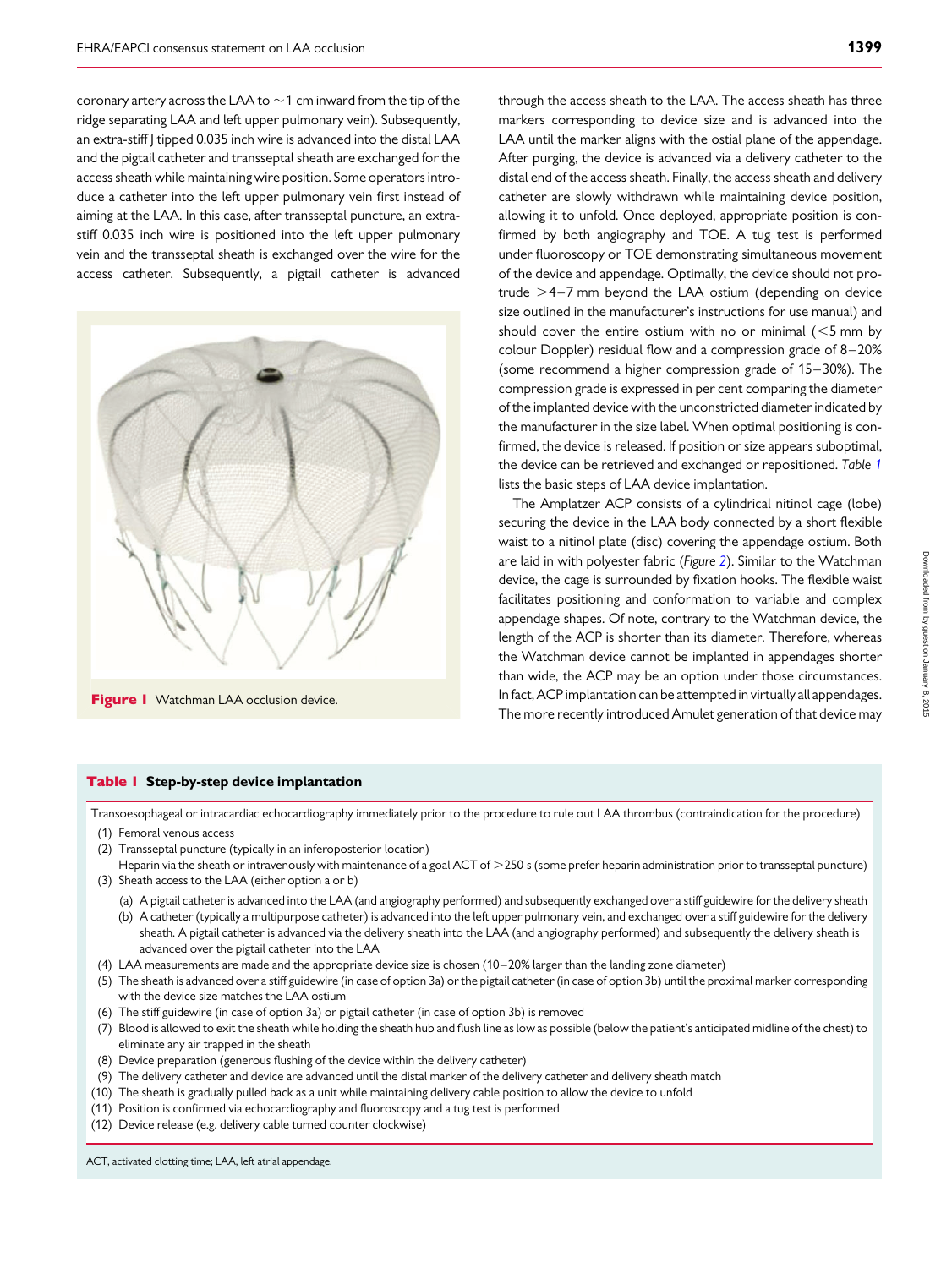<span id="page-3-0"></span>

**Figure 2** Amplatzer Cardiac Plug.

improve ease and safety of use and further expands the size range of appendages that can fit the device. $69$  It also has dimensional changes that are intended to improve stability and occlusion of the LAA os by the disc. The device fits landing zones from 11 to 31 mm. Femoral venous access (sheath sizes 9-14 F inner diameter depending on the device size and type), transseptal puncture, LAA angiography, and TOE imaging as well as delivery sheath positioning are as previ-ously outlined (Table [1](#page-2-0)). The sheath may alternatively be directly advanced into the LAA. Like the Watchman device, the ACP is retrievable prior to disconnection from the pusher cable. With the delivery sheath at least 15 mm inside the LAA, the first half of the device (lobe) is delivered by sheath retraction and the second half by pushing it out. Then, the disc is produced by further retracting the sheath while still gently pushing on the device. With optimal positioning, the lobe should be visibly compressed (tire shape) with an appreciable distance to the disc, connected by a stretchable waist. The disc should assume a slightly concave shape and cover the entire LAA ostium or at least most of it (pacifier principle). After a sustained tug test and confirmation of an optimal position, the ACP is released.

The WaveCrest device consists of a nitinol structure without exposed metal hub and with a foam layer facing the LAA to promote rapid organization and a PTFE layer facing the LA to reduce thrombus formation (Figure 3). It is conformable to LAA anatomy and fixation anchors are separately actionable and radially positioned to provide effective fixation at the appendage once the desired position in attained. The WaveCrest delivery sheath is designed to optionally position the occluder in the LAA ostium during deployment and anchoring. Of note, the delivery sheath is not intended for deep access and manipulation inside the appendage as the device is designed and intended for proximal placement. Should the Watchman or the ACP devices be deemed too large for very short appendages, the WaveCrest may provide an alternative. As previously described for the Watchman and ACP devices (Table [1](#page-2-0)), LA access is provided by a 12 F sheath in the femoral vein and a preferably posterior transseptal puncture. The measurements



Figure 3 WaveCrest device.

of the projected landing zone on TOE include the distance from the left circumflex coronary artery to 10 mm distal to the apex of the lateral ridge (coumadin ridge). Most importantly, measurements should include the widest part of the ostium, since the positioning has to be in the proximal end of the LAA mouth, allowing headroom for anchors. Measurement at  $0^\circ$ ,  $45^\circ$ ,  $90^\circ$ , and  $135^\circ$  are recommended to capture the long axis and short axis of the ostium and the  $135^\circ$  view usually shows the widest diameter. The more proximal positioning of the WaveCrest device is related to the concept that distal deployment may compress the device itself and the anchors. Over-compressed anchors may become entangled. Therefore, a position proximal to all lobes guarantees best occlusion and the risk of pericardial effusion is minimized. Before detaching the device, the sheath needs to be pulled back  $\sim$  2 cm from the occluder and contrast medium is injected through the delivery system port to visualize the distal LAA. A tug on the delivery catheter is performed until movement is seen (device and tissue move as a unit). In case repositioning appears necessary, the hooks are withdrawn before moving the device. After these steps, the device is set free.

The endocardial/epicardial Lariat approach to LAA occlusion leaving no foreign material in the heart is more complicated. A lassolike suture, (snare), is positioned by a percutaneous technique epicardially at the base of the LAA and tightened followed by suture ligation. First, epicardial access is obtained similar to epicardial access for elec-trophysiological ablations<sup>[70](#page-18-0)</sup> and an epicardial soft tipped 14 F access cannula inserted into the pericardial space. Secondly, femoral venous access is established and transseptal puncture performed. Via an 8.5 F delivery sheath (e.g. SL 1 transseptal catheter by St Jude), a specially designed magnet tipped 0.025 inch endocardial guide wire is advanced into the LAA apex followed by a balloon mounted (compliant 20 mm balloon) catheter. The position of the endocardial guide wire is confirmed via contrast medium injection through the balloon catheter lumen. Via the percutaneous epicardial access sheath, a second 0.035 inch magnet tipped epicardial wire is advanced towards the LAA and aligned with a magnet located at the distal end of the endocardial wire already located in the LAA apex. The balloon in the LAA is inflated to help identify the appendage ostium and allow a lasso delivered via the epicardial sheath over the epicardial wire to grab the LAA ostium. Finally, the lasso is tightened. Appendage occlusion is confirmed by TOE and fluoroscopic imaging and a suture is deployed. The epicardial and endocardial delivery systems are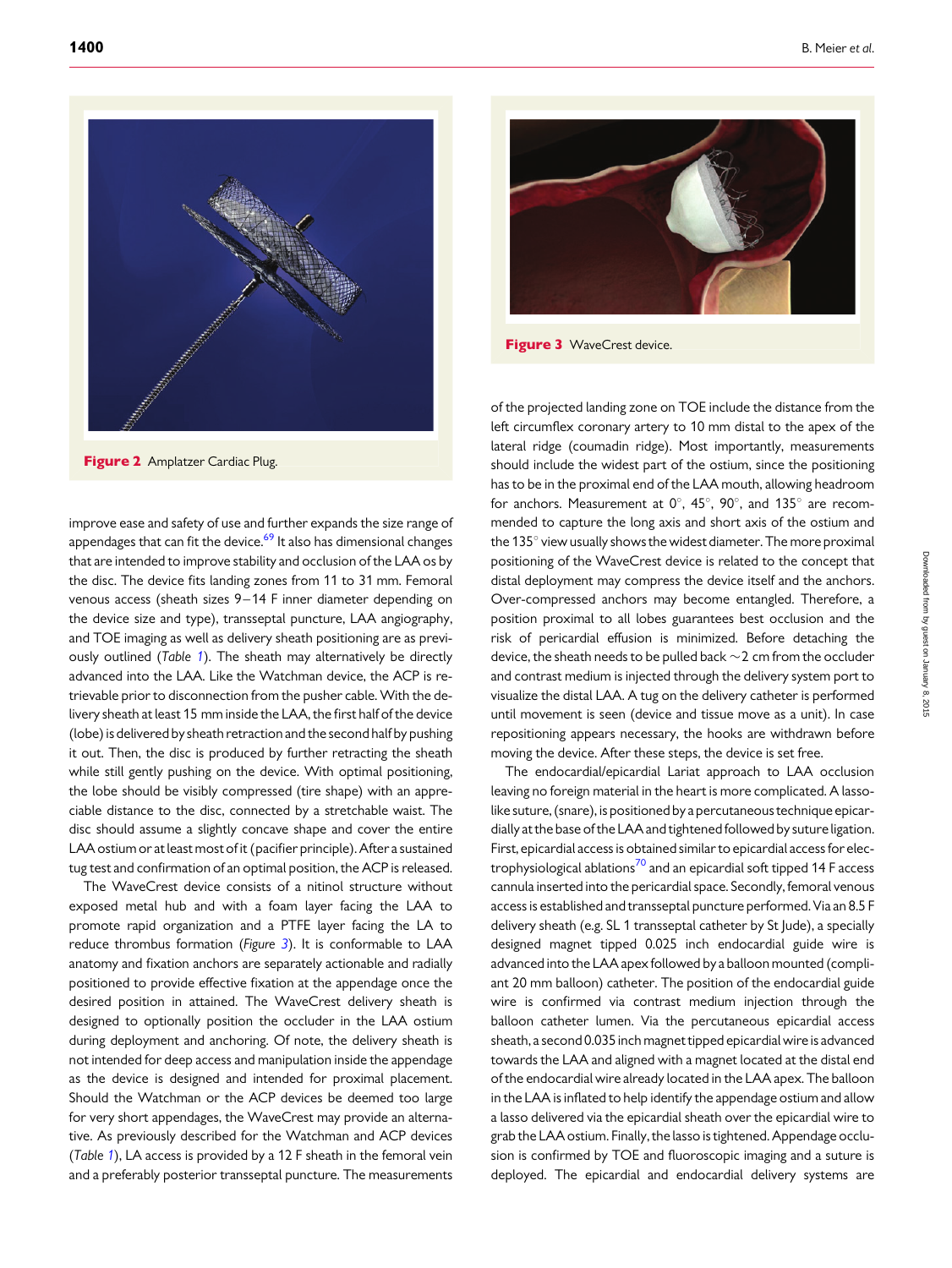#### <span id="page-4-0"></span>Table 2 Tips and tricks for LAA device implantation

- (1) Using a PFO for transseptal access may lead to suboptimal delivery sheath alignment with the LAA. Sometimes this problem can be solved by custom shaping the sheath with or without hot air gun
- (2) Minimize device sheath time in the LA especially in large LA with LAA sludge and/or pronounced smoke (longer indwelling gear time increases device-associated thrombus risk)
- (3) Minimize the risk of air embolism
	- (a) Generously backbleed the transseptal and access/delivery sheath allowing air to exit the sheath prior to inserting any equipment or devices (keep the haemostatic valve and device arm below the midline of the chest). Keeping the haemostatic valve, proximal sheath end, and side arm under water may prevent air entering the system during backbleeding
	- (b) Remove dilators, catheters, and transseptal puncture needles slowly
	- (c) Flush the device and delivery catheter generously prior to insertion
- (4) Choosing a device
	- (a) Avoid implanting a Watchman device if the LAA length is less than the device diameter
	- (b) Avoid implanting a Watchman device if the LAA diameter is  $<$  17 or  $>$  30 mm
	- (c) Avoid implanting an ACP if the landing zone diameter is  $>$  29 mm (31 for Amulet)
	- (d) Avoid implanting an ACP if the LAA length is  $<$  10 mm (7.5 for Amulet)
	- (e) If the LAA is too large for either the Watchman or ACP (but the maximal diameter <40 mm), suture occlusion with the Lariat technique could be considered
	- (f) Avoid Lariat suture ligation in patients with a superiorly oriented LAA or in LAAs that course behind the pulmonary artery (removal of the Lariat loop may be challenging or impossible). Use of the Lariat is contraindicated in patients with prior heart surgery (due to pericardial adhesions) and may be exceedingly difficult or impossible in patients with pectus excavatum
- (5) Confirm adequate position

Watchman

- (a) The shoulder should not protrude beyond the LAA ostium by  $>$  20% of its diameter (<4.2 mm for a 21 mm device, <4.8 mm for a 24 mm device,  $<$  5.4 mm for a 27 mm device,  $<$  6 mm for a 30 mm device, and  $<$  6.6 mm for a 33 mm device)
- (b) Assure optimal compression (10– 20%) by both TOE and fluoroscopy
- (c) Do not accept residual leaks of  $>$ 3 mm
- (d) Look in all standard TOE views (see above)

ACP

- (a) Assure slightly concave disc shape
- (b) Optimally, the lobe should be slightly compressed (tyre-shaped), no compression or deformity suggests a too small size or too proximal position, whereas too much compression with significant alteration of the shape suggests too large size or too distal positioning
- (c) The lobe should not protrude more than one-third beyond the left circumflex coronary artery
- (d) Optimally, the disc and lobe should be separated slightly
- (e) Look in all standard TOE views ( $0^\circ$ ,  $30^\circ$ ,  $45^\circ$ ,  $90^\circ$ , and 135 $^\circ$  for adequate seal and coverage of all lobes)

ACP, Amplatzer Cardiac Plug; LA, left atrium; LAA, left atrial appendage; TOE, transoesophageal echocardiography.

removed. Subsequent necrosis of the strangulated LAA is likely but apparently not a problem.

Table 2 provides tips and tricks for use during implantation of intravascular LAA occluders.

# Imaging for left atrial appendage occlusion

Adequate implementation of various imaging modalities is essential for developing a successful LAA occlusion programme. Imaging is important for pre-procedural and periprocedural assessment of the LAA and for follow-up. The LAA can occasionally be visualized with transthoracic echocardiography (TTE) but usually requires TOE, intracardiac echocardiography (ICE), cardiac magnetic resonance imaging (MRI), or computerized tomography (CT). Transoesophageal echocardiography is an integral part for guidance in most but not all<sup>[41](#page-17-0)</sup> LAA occlusion publications. Imaging modalities continue to evolve. The value of newer modalities should be compared against TOE, the gold standard for imaging the LAA and guiding LAA occlusion procedures.

## Pre-procedural assessment

It is important to confirm the absence of LAA thrombi prior to LAA occlusion. The presence of mobile thrombi is a contraindication for percutaneous LAA occlusion, since dislodgement of thrombus may occur with manipulation of sheaths or devices in the LAA. Currently, TOE is considered the reference technique for the detection of thrombi in the LAA. $^{71}$  $^{71}$  $^{71}$  In most patients, the LAA can be adequately visualized using TOE. Yet, in some patients there may be difficulties in obtaining unequivocal images, as for example, in patients with prominent pectinate muscles which may be falsely interpreted as LAA thrombus. The incidence of LAA thrombus on TOE among patients undergoing AF ablation who have been adequately anticoagulated was found to be very low and in those patients an elevated CHADS<sub>2</sub> score was the strongest predictor of LAA thrombus.<sup>72</sup> The prevalence of LA or LAA thrombus or sludge (dynamic gelatinous, precipitous echodensity without a discrete mass) in patients undergoing TOE examination for pulmonary vein isolation increased from 0% in patients with CHADS<sub>2</sub> score of 0–11% in patients with CHADS<sub>2</sub> score of  $4-6.<sup>72</sup>$  $4-6.<sup>72</sup>$  $4-6.<sup>72</sup>$  Of note, the prevalence of LAA thrombus may be higher in patients scheduled for LAA occlusion, since patients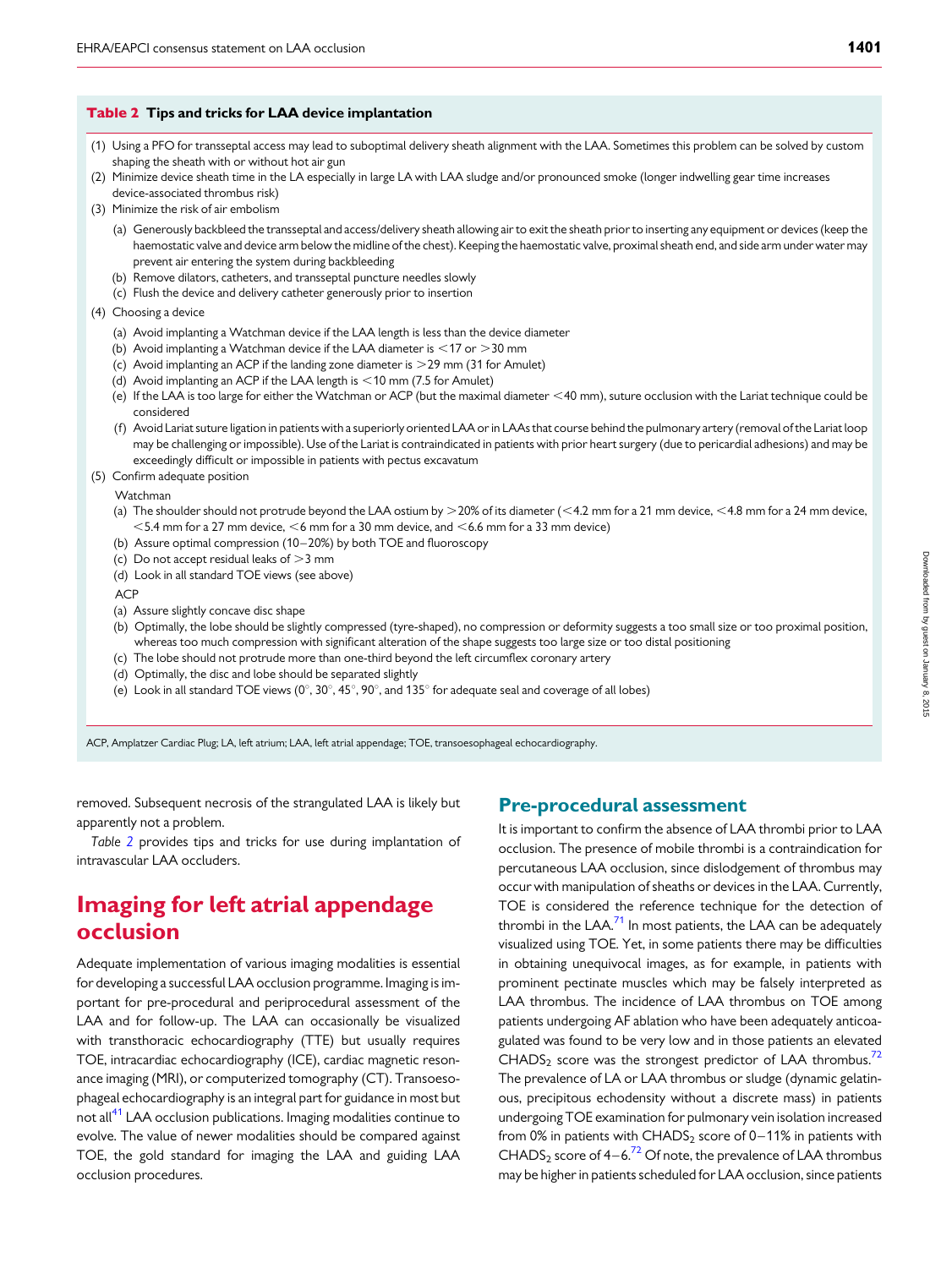may not be anticoagulated because of previous bleeding complications. The diagnostic performance of a dual-enhanced cardiac CT protocol for detection of LAA thrombi was studied in patients with stroke. $73-76$  $73-76$  $73-76$  The overall sensitivity and specificity of CT for the detection of thrombi in the LAA were 96 and 100%, respectively.<sup>74</sup> The role of cardiac MRI in management pathways for diagnosing LAA thrombus $^{77}$  $^{77}$  $^{77}$  is not well enough defined and further studies are required. Ad hoc LAA occlusion using LA angiography for thrombus exclusion has been described in a small series.<sup>[78](#page-18-0)</sup>

Pre-proceduralTOE already hints to the device size or should reveal if the LAA appears difficult or impossible to occlude. The LAA is best imaged from the mid-oesophageal view. Using the multiplane function, the LAA is interrogated in multiple views ( $0^\circ$ ,  $45^\circ$ ,  $90^\circ$ , and 135 $^\circ$ ). The morphology and presence ofmultiple lobes of the LAA are usually only appreciated at an angle beyond  $100^\circ$ . Characterization of the LAA shape and the presence of multiple lobes can be facilitated by threedimensional (3D) TOE or pre-procedural MRI or CT.

Watchman and ACP devices require specific TOE measurements necessary for choosing the appropriate device sizes. The maximal width of the LAA ostium and depth of the LAA are first measured (Figure 4). The maximum LAA ostium width is measured from the level of the left circumflex coronary artery to a point 1–2 cm from the tip of the left superior pulmonary vein limbus (at  $0^\circ$ ) and from the mitral annulus to a point  $1-2$  cm from the limbus (45 $^{\circ}$ , 90 $^{\circ}$ , and  $135^\circ$ ). The ostium of the LAA usually has an oval shape. It is recommended to use the diameter of the longest axis (generally superoinferior). The depth of the LAA is measured from the ostium line to the apex of the LAA. The Watchman device can be used if the maximum LAA ostium is  $>$  17 or  $<$  31 mm, the ACP if it  $is <$  28 mm (for larger diameters, deeper placement may be an alternative or the new Amulet device may be used for landing zones up to 31 mm). For both, the Watchman and ACP devices, sizing tables are available. In general, the device size should at least be 10 –20% larger than the measured diameter, although some operators may prefer up to 30%. If the depth of the LAA is smaller than the width of the ostium, placement of aWatchman device may result in unstable position with unacceptable device protrusion into the LA. For further information



Figure 4 Three-dimensional TOE with live x-plane imaging allows simultaneous display of the LAA from two views. Measurement of LAA ostium diameter (A) and LAA depth (B) is crucial for selecting the appropriate device size.

regarding the sizes and choice of the device, refer to the section Implantation techniques and to Table [2](#page-4-0).

## Procedural imaging to guide left atrial appendage occlusion

Real-time visualization of the LAA for device positioning and deployment is a key for successful implantation. As long as the total procedure time can be kept short, deep sedation may not be necessary. However, the majority of centres perform the procedure in general anaesthesia with 2D TOE in combination with X-ray guidance, while some operators close LAAs under fluoroscopic guidance alone to facilitate the logistics (less personnel and no sedation or in-tubation required).<sup>41,[78,79](#page-18-0)</sup> Personnel performing TOE during LAA occlusion should be well trained and familiar with the procedure and the required measurements for the type of device used. Limited data are available on LAA occlusion using ICE, but this may allow the procedure to be performed under local anaesthesia.<sup>[80](#page-18-0)</sup> Reports showed superior visualization of the LAA with the ICE probe positioned in the LA or pulmonary artery compared with a position in the right atrium or coronary sinus. To place the ICE probe in the LA in the absence of a PFO, a second transseptal passage is required. Left atrial appendage occlusion with ICE should only be performed by operators with experience in ICE catheter handling and interpretation of ICE images.

Only 3D TOE can provide a real-time full view of the LAA and importantly, the shape of the LAA ostium. A recent report demonstrated that 3D TOE-derived measurements of LAA orifice area were closely related with CT measurements. In this study, 2D TOE significantly underestimated LAA dimension and orifice size, as compared with 3D TOE.<sup>81</sup> Future studies demonstrating the feasibility and accuracy of 3D TOE during LAA occlusion procedures are required.

Transoesophageal echocardiography or ICE also facilitate transseptal puncture. Most operators prefer an inferoposterior, others a mid to superior and posterior puncture. This illustrates how variable the anatomy is. A puncture site superior and anterior is usually suboptimal. Therefore, LA access via a PFO (which results in a superior and anterior path) is avoided by most operators. After positioning a sheath or pigtail catheter in the LAA, selective contrast injection under fluoroscopy in RAO caudal and cranial  $(10^{\circ}-30^{\circ})$  projection gives excellent views of the LAA not overlapping the LA. Final decision on device size is based on information collected with both echocardiography and fluoroscopy. Real-time TOE provides direct information on the position of the delivery sheath in the LAA and helps during device deployment. Following successful device deployment, the pericardium is evaluated for effusion. Some experts recommend another echocardiography (TTE usually) to confirm device position and exclude pericardial effusion prior to discharge. We are not aware of any information on the yield of such an examination. Rare device embolizations upon first mobilization of the patient with change of the heart position have been observed.

## Follow-up imaging

Transoesophageal echocardiography is the most revealing technique. Alternatively, post-procedural imaging to assess device position, peridevice residual flow in the LAA, and thrombus formation on the device consists of chest X-ray (position only) or CT. Magnetic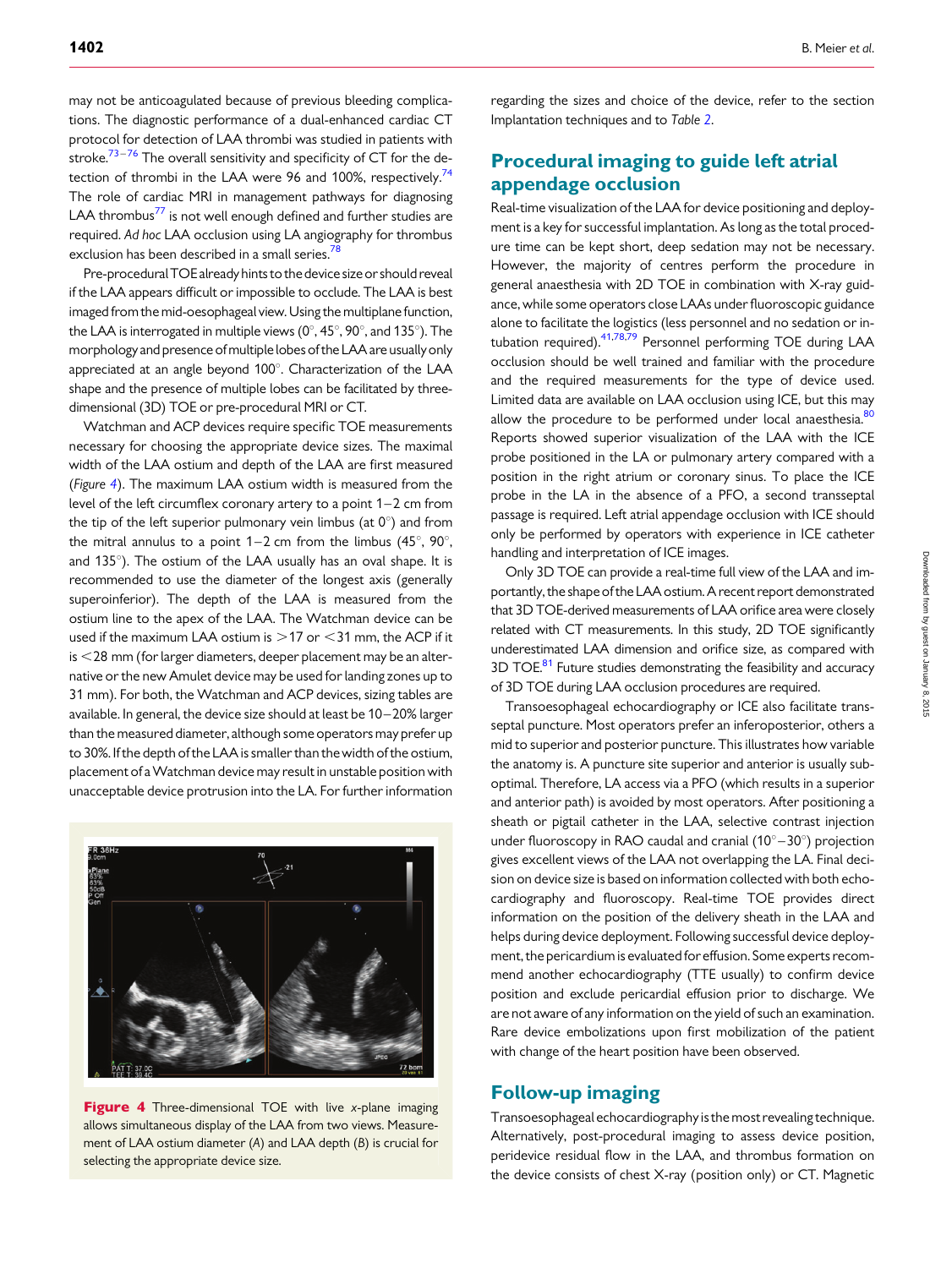resonance imaging is hampered by device artefacts. The timing of a follow-up TOE varies between institutions. Most operators use early or follow-up echocardiographic findings, i.e. the absence of large residual flow into the LAA or thrombus, as a guide for prescribing antithrombotic drugs. In the PROTECTAF (Watchman Left Atrial Appendage System for Embolic Protection in Patients with Atrial Fibrillation) trial, serial TOE imaging was performed at 45 days, 6 months, and 1 year following implant. $45$  The logic behind the timing of the first two examinations was based on changes in medications subsequent to the examination, i.e. warfarin and clopidogrel were discontinued if TOE showed the absence of thrombus, occlusion of the LAA, or residual peridevice flow of  $\leq$ 5 mm width (assessed by colour Doppler) at 45 days and 6 months. A sizable series with the ACP used a regimen of clopidogrel for 1 and acetylsalicylic acid (ASA) for 3 to 6 months. $^{82}$  $^{82}$  $^{82}$  Follow-up TOE was performed at variable times between 3 and 6 months following implantation.

For patients treated with coumadin and antiaggregants according to the PROTECT AF protocol, it is prudent to follow the imaging protocol of the trial, as it serves as a guide to changes in medications. In other patients who are treated with antiaggregants only, it makes sense to image prior to cessation of clopidogrel and again if ASA cessation is planned. It is recommended to perform a TOE at 45 days to 6 months after implantation, since most adverse events including device dislodgement and thrombi were so far documented at the 45-day TOE. The value of additional TOE investigations at later time points is unclear. In case of a new embolic event, a repeat TOE is indicated as is the case if a TOE demonstrated a significant leak or a thrombus on the device (see chapter on Anticoagulation).

Residual peridevice flow is a common echocardiographic finding in patients treated with the Watchman device. There is concern that this could potentially lead to thrombo-embolic events, since new thrombi may form in the distal LAA pouch as a result of low flow velocities. In 41% of patients of the PROTECT AF study, this was observed during TOE at 45 days.<sup>[83](#page-18-0)</sup> This decreased to 32% at the 1-year follow-up. The majority of patients had flow jet widths of 1–3 mm. Of note, in patients with peridevice flow who discontinued warfarin, the clinical outcome was not affected. Amplatzer devices have less residual flow because the disc of the device typically covers the entire LAA ostium (pacifier principle). For further recommendations on antithrombotic treatment in patients with peridevice flow, we refer to the section on Anticoagulation.

Information is scarce about the role of imaging in Lariat device implantation and follow-up. Transoesophageal echocardiography is used to verify LAA occlusion during the procedure and for follow-up, but no clear protocol has been put forward.

# Suggested standards for operators and centres and required information for registries and studies

# Requirements for operator and centres

#### Training and knowledge of physicians performing the procedure

Extensive knowledge of cardiac anatomy, particularly of the LA and LAA and the surrounding structures is required for operators who

embark on LAA occlusion. Operators must be acquainted with transseptal puncture techniques and with pericardiocentesis as a prerequisite to start LAA occlusion training. Experience with other procedures performed transseptally for an interventional cardiologist or with LA ablation procedures for an electrophysiologist should be required to be sufficiently cognizant of LA anatomy and the anatomical position of LAA in relation to the surrounding struc-tures.<sup>84-[86](#page-18-0)</sup> Operators must be aware of the several LAA anatomical variations, in terms of size, angulation, and mobility. The procedural skill is also based upon the operator's ability to put LAA morphology in relation to the technique and the outcome of the procedure. Left atrial appendage anatomy plays a key role for the selection of the most adequate occlusion device. The success of the procedure is closely related to the level of knowledge and experience of each individual belonging to the team, including the echocardiographer supporting the procedure. The learning curve has to be expected rather flat in light of the intricacy of the procedure.

A key factor for procedural success is a structured training process before becoming an independent operator. The training process, currently provided by the device manufacturer, includes basic principles, specific device features, and the performance of the procedure. We believe that a training process for implantation of a specific device should include the following:

- (1) Theoretical course, often taken on line, teaching anatomy, clinical data, and the theory of device implantation including interactive cases. This training stage should also include critical issues, such as patient and device selection, possible complications, and detection and management of major adverse events including pericardiocentesis.
- (2) Practical training including bench training with handling of the equipment, and attending live cases at experienced centres, or interactive during congresses or online. The addition of hands-on simulator training on several virtual cases is helpful but should not replace attendance at real cases.
- (3) During their first procedures, operators are to be properly proctored at their sites by experienced operators.

Importantly, in addition to the implanters, echocardiographers involved in patient evaluation for the procedure and echocardiographic support during procedures should be specifically trained for the respective aspects of the procedure.

#### Centre and laboratory requirements

Since the procedure is usually performed under general anaesthesia and TOE guidance, an anaesthesiologist and an experienced echocardiographer who had specific training in supporting LAA occlusion procedures should be part of the procedural team. Nursing and technical personnel should also be familiar with every procedural step, well accustomed to interventional techniques, and prepared to manage adverse events and emergency situations. Site readiness for the procedure necessitates not only a knowledgeable operator but a thorough team understanding of the procedure and of the individual role of each member of the team. According to current practice in house cardiovascular surgery in centres performing LAA occlusion procedures is not deemed mandatory but arrangements for rapid transfer to a centre with available cardiac surgery should be available, with a maximum time of 60 min to reach the operating room.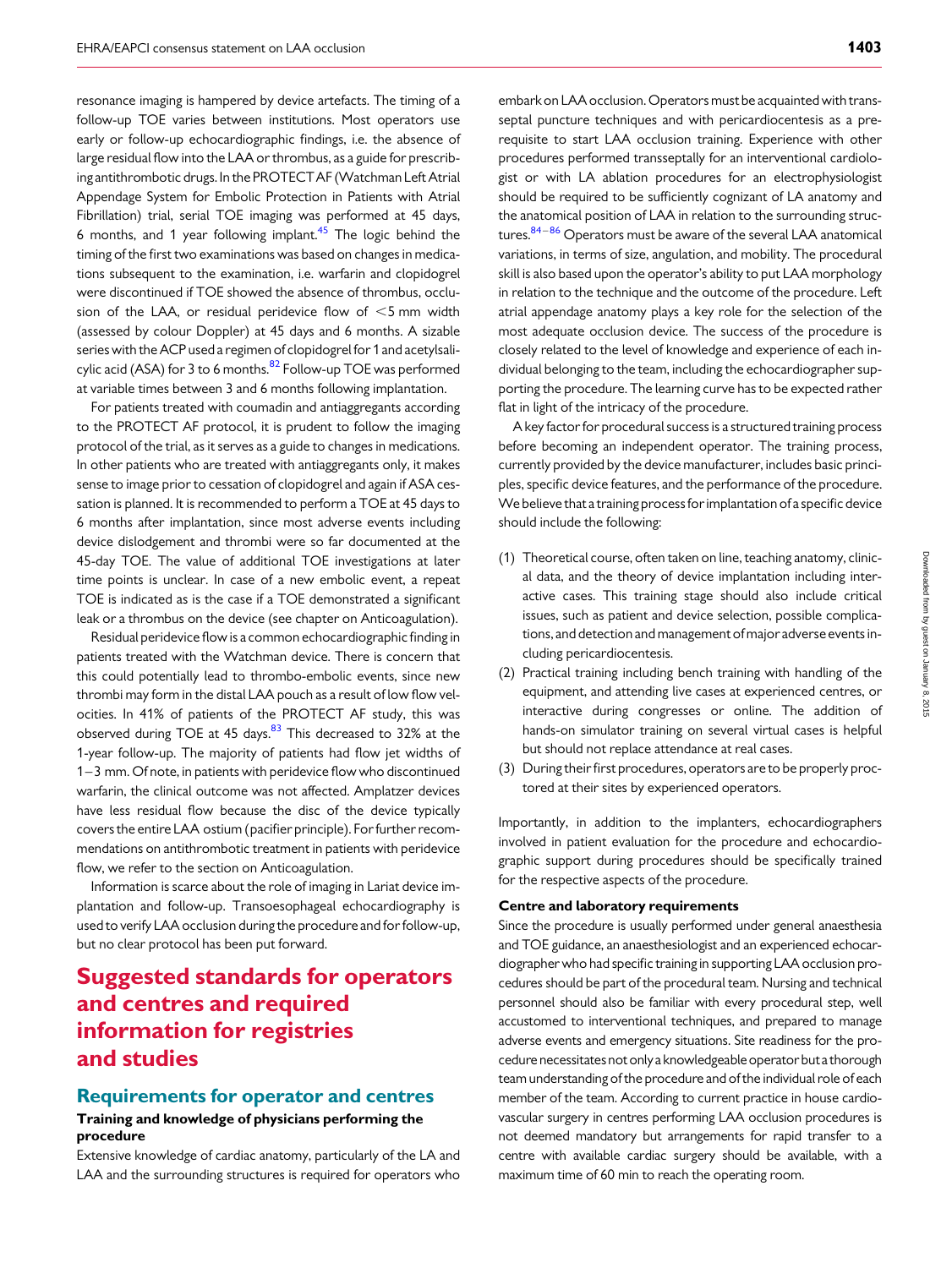## Data collection for registries and studies

In light of the worldwide increasing number of LAA occlusion procedures, there is a need to collect extensive information regarding the number of procedures, criteria of patient selection, acute and longterm clinical outcome, and the occurrence of any type of complications. $87$  Initial clinical data are available from the PROTECT AF<sup>45</sup> study and Continued Access Protocol (CAP) study analysis<sup>88,89</sup> using the Watchman device. They are, in part, offering randomized comparisons to warfarin, whereas data about success and complications rates with the ACP device are entirely based on registries with indirect comparison to  $OAC<sup>90</sup>$  $OAC<sup>90</sup>$  $OAC<sup>90</sup>$  Due to the fact that not all patients with AF and contraindications to OAC or with serious untoward effects with OAC are suitable for LAA occlusion, there is a need for extensive data to guide patient selection. In this regard, studies should be including multiple centres with proven experience of each operator with at least 10 proctored and 10 main operator procedures. While new studies are being designed, there is also a need for large registries of LAA occlusion. To create large registries, defined inclusion criteria among the different centres (e.g.  $CHA<sub>2</sub>DS<sub>2</sub>$ -VASC and HAS-BLED scores) are the basis. This allows assessment of acute and long-term clinical outcome with respect to several issues, such as successful implantation, periprocedural or late complications, rate of neurological cardiovascular events, and safety of the approach. For the purpose of uniformity and ability to compare and group together results of different registries and studies, Table [3](#page-8-0) lists recommended parameters to be collected in LAA occlusion registries.

# Clinical results

## PLAATO

Several observational human studies using the no longer available PLAATO device have been published.<sup>38,43[,91](#page-19-0)-[93](#page-19-0)</sup> In all reports, antiplatelet therapy only was used after implantation. Invariably, the postprocedural stroke incidence was lower than projected by the  $CHADS<sub>2</sub>$  score for patients treated with ASA only. According to data from three studies including a total of 359 patients (mean follow-up of 9.6 months, 9.8 months, and 24 months, respectively), the annualized stroke risks were 2.3, 2.2, and 0.7%, respectively, substantially lower than the risks predicted based on the CHADS<sub>2</sub> score  $(6.6, 6.3,$  and 4.9%, respectively).  $43,92,93$  $43,92,93$  $43,92,93$  $43,92,93$  At long-term follow-up (61 patients, mean follow-up of 5 years), the annual stroke or transient ischaemic attack rate (3.8%) remained lower than predicted by the CHADS<sub>2</sub> score  $(6.6\%)$ .<sup>92</sup> Including data from 364 patients (three studies) with attempted or successful PLAATO implantation, procedural mortality and the incidence of pericardial effusion requiring drainage, device embolization, and periprocedural stroke were 1, 2.5, and 0.5% respective- $\rm{Iy}$ .<sup>43,[92](#page-19-0),[93](#page-19-0)</sup> Hence, though associated with a small risk of major periprocedural events, the PLAATO device appeared to be effective in reducing the stroke risk equally or better than OAC in patients with AF when compared with historical controls of equivalent stroke risk in a non-randomized fashion.

## Watchman

Table [4](#page-9-0) summarizes current published and presented clinical experience with the Watchman device.

First, clinical experience with the device was published in 2007.<sup>[44](#page-17-0)</sup> Thereafter, high-risk patients have been enroled into trials and registries providing data from 1139 patients with over 1500 patient-years of follow-up. The results demonstrate the safety and efficacy of this device in preventing thrombo-embolic events compared with warfarin therapy[.45](#page-17-0)[,66,88](#page-18-0),[89](#page-18-0),[94](#page-19-0) – [96](#page-19-0)

The Watchman device is the only LAA occlusion device that has been evaluated in prospective, controlled, randomized trials examining its efficacy and safety, e.g. in 707 patients with non-valvular AF.<sup>[45](#page-17-0)</sup> The PROTECT AF study was designed to assess the noninferiority of the device against chronic warfarin therapy. The first publication included follow-up of 1065 patient-years,<sup>[45](#page-17-0)</sup> but data on 1500 patient-years are currently available $\frac{97}{97}$  $\frac{97}{97}$  $\frac{97}{97}$  of whom 87% discontinued OAC at 45 days and 94% after 2 years of follow-up. Although there was a higher rate of adverse safety events in the intervention group than in the control group, due mainly to periprocedural complications (pericardial effusion and procedural stroke typically related to air embolism), most events were without long-term sequelae. Safety events in the Watchman group occurred primarily on the day of the procedure, while the event rate was lower than that of the control group after the periprocedural period. Importantly, when follow-up was extended from 600 to 1500 patient-years, there was a 46% reduction in relative riskfrom 2.85 to 1.53.Longer follow-up results were recently presented with a further decrease in primary event rate and, for the first time, a survival benefit for the Watchman group when compared with the control warfarin group.<sup>96</sup>

The effect of increased operator experience is demonstrated in the CAP registry with shorter implant time, higher implant success rate, lower complication rates, and higher warfarin discontinuation rate.<sup>88</sup>

The Randomized Trial of LAA Closure vs. Warfarin for Stroke/ Thromboembolic Prevention in Patients with Nonvalvular Atrial Fib-rillation (PREVAIL) study<sup>[66](#page-18-0)</sup> was designed similarly to strengthen the results of the PROTECT AF trial in more patients at somewhat higher risk treated by centres with variable experience. Its preliminary results, presented but not yet published, demonstrated low early and long-term primary and safety event rates.

In the PROTECT AF study (average CHADS<sub>2</sub> score 2.2 and CHA<sub>2-</sub>  $DS<sub>2</sub>$ -VASc score 3.4), all patients were treated with warfarin for 45 days after device implantation to facilitate device endothelialization. Warfarin was stopped if TOE examination (performed after 45 days, 6 months, and 1 year) showed either complete occlusion of the LAA or if there was residual peridevice flow of  $\leq$ 5 mm in width. However, recent data support the safety and efficacy of LAA occlusion in patients with contraindications to even temporary anticoagulation treated with antiplatelet therapy only after device implantation.<sup>[95](#page-19-0)</sup>

Peridevice flow is common after Watchman implantation. In a retrospective analysis evaluating the clinical impact of incomplete LAA sealing in patients undergoing percutaneous LAA occlusion with the Watchman device, some degree of peridevice flow was reported in 47% at 45 days and 33% at 12 months. However, the overwhelming majority of leaks were small. Peridevice flow  $>$ 3 mm was seen in only 12% of patients at 12 months. Most importantly, compared to patients with complete occlusion there was no difference in thrombo-embolic events in those with any peridevice flow regardless of whether or not anticoagulation was continued. Hence, small amounts of residual flow do not appear to impact safety and clinical efficacy of Watchman implantation.<sup>[83](#page-18-0)</sup> Given the small number of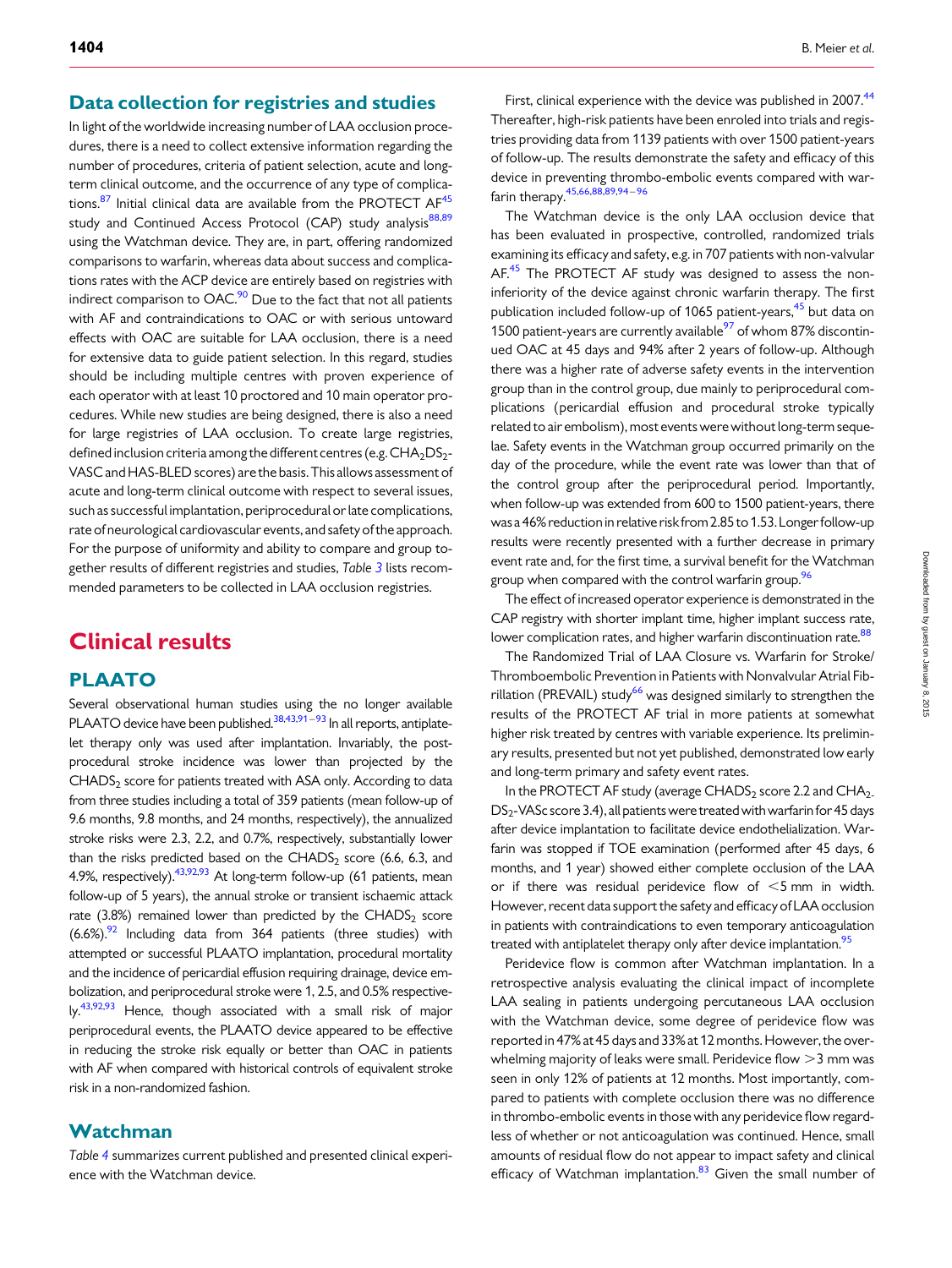<span id="page-8-0"></span>

| Table 3 Parameters for registries of LAA occluders                                          |  |
|---------------------------------------------------------------------------------------------|--|
|                                                                                             |  |
| (1) Demographic data                                                                        |  |
|                                                                                             |  |
| Name or registry code<br>Gender                                                             |  |
|                                                                                             |  |
| Age                                                                                         |  |
| (2) Type of device implanted                                                                |  |
| Watchman                                                                                    |  |
| <b>ACP</b>                                                                                  |  |
| Other                                                                                       |  |
| Previous failure of LAA occlusion device (type, date, reason)                               |  |
| (3) Type of atrial fibrillation                                                             |  |
| Paroxysmal                                                                                  |  |
| Persistent                                                                                  |  |
| Long-standing persistent (permanent)                                                        |  |
| (4) Cardiovascular history                                                                  |  |
| Ischaemic heart disease                                                                     |  |
| Congestive heart failure                                                                    |  |
| Valvular heart disease                                                                      |  |
| Cardiomyopathy                                                                              |  |
| Arrhythmic history other than AF                                                            |  |
| (5) CHADS <sub>2</sub> score                                                                |  |
| (6) CHA <sub>2</sub> DS <sub>2</sub> -VASc score                                            |  |
| (7) HAS-BLED score                                                                          |  |
| (8) Antithrombotic therapy given prior to the implant                                       |  |
| <b>ASA</b>                                                                                  |  |
| Clopidogrel                                                                                 |  |
| Warfarin                                                                                    |  |
| Apixaban                                                                                    |  |
| Dabigatran                                                                                  |  |
| Rivaroxaban                                                                                 |  |
| Prasugrel                                                                                   |  |
| Ticagrelor                                                                                  |  |
| Low-molecular-weight heparin                                                                |  |
| Fondaparinux                                                                                |  |
| Other                                                                                       |  |
| None                                                                                        |  |
| (9) Indication for implant                                                                  |  |
| Low compliance                                                                              |  |
| History of intracranial bleeding (intracerebral and subdural)                               |  |
| History of urinary tract bleeding                                                           |  |
| History of spontaneous bleeding other than intracranial or urinary                          |  |
| tract bleeding (i.e. retroperitoneal haematoma)                                             |  |
| Recurrent falls                                                                             |  |
| Cognitive impairment                                                                        |  |
| Use of non-steroidal anti-inflammatory drugs, steroids                                      |  |
| Personal preference                                                                         |  |
| (10) Technical data of implant                                                              |  |
| Success/failure                                                                             |  |
| Size of the device implanted                                                                |  |
| Measure LAA opening, landing zone, and depth                                                |  |
|                                                                                             |  |
| LAA morphology (unilobar, multilobar, 'cauliflower type', chicken<br>wing, wind sock, etc.) |  |

| <b>Table 3 Continued</b>                                             |
|----------------------------------------------------------------------|
| Need for device replacement during the procedure (type and size)     |
| (11) Periprocedural complications                                    |
| Death                                                                |
| Ischaemic stroke                                                     |
| Transient ischaemic attack                                           |
| Haemorrhagic stroke                                                  |
| Pericardial effusion with tamponade                                  |
| Valvular complication (i.e. mitral valve damage)                     |
| Device embolization                                                  |
| Bleeding                                                             |
| Major                                                                |
| Minor                                                                |
| Peripheral vascular complication                                     |
| Pulmonary oedema                                                     |
| Myocardial infarction                                                |
| Arrhythmia (type)                                                    |
| Pulmonary embolism                                                   |
| (12) Antithrombotic therapy at discharge and length of therapy       |
| <b>ASA</b>                                                           |
| Clopidogrel                                                          |
| Warfarin                                                             |
| Apixaban                                                             |
| Dabigatran                                                           |
| Edoxaban                                                             |
| Rivaroxaban                                                          |
| Prasugrel                                                            |
| Ticagrelor                                                           |
| Low-molecular-weight heparin                                         |
| Fondaparinux                                                         |
| Other                                                                |
| None                                                                 |
| (13) TOE follow-up at 6 weeks, 6 months, and 1 year                  |
| Device position (as at implant)                                      |
| Device-related thrombi                                               |
| Para-device leak (size)                                              |
| Device embolization                                                  |
| (14) Clinical follow-up at 6 weeks, 12 months, and yearly thereafter |
| Death                                                                |
| Ischaemic stroke                                                     |
| Transient ischaemic attack                                           |
| Haemorrhagic stroke                                                  |
| Device embolization                                                  |
| Major bleed                                                          |
| Minor bleed                                                          |
| Peripheral vascular complication                                     |
| Pulmonary oedema                                                     |
| Myocardial infarction                                                |
| Arrhythmia (type)                                                    |

ASA, acetylsalicylic acid. Other abbreviations as in Table [2](#page-4-0).

Type of antithrombotic therapy

Pulmonary embolism

**Continued**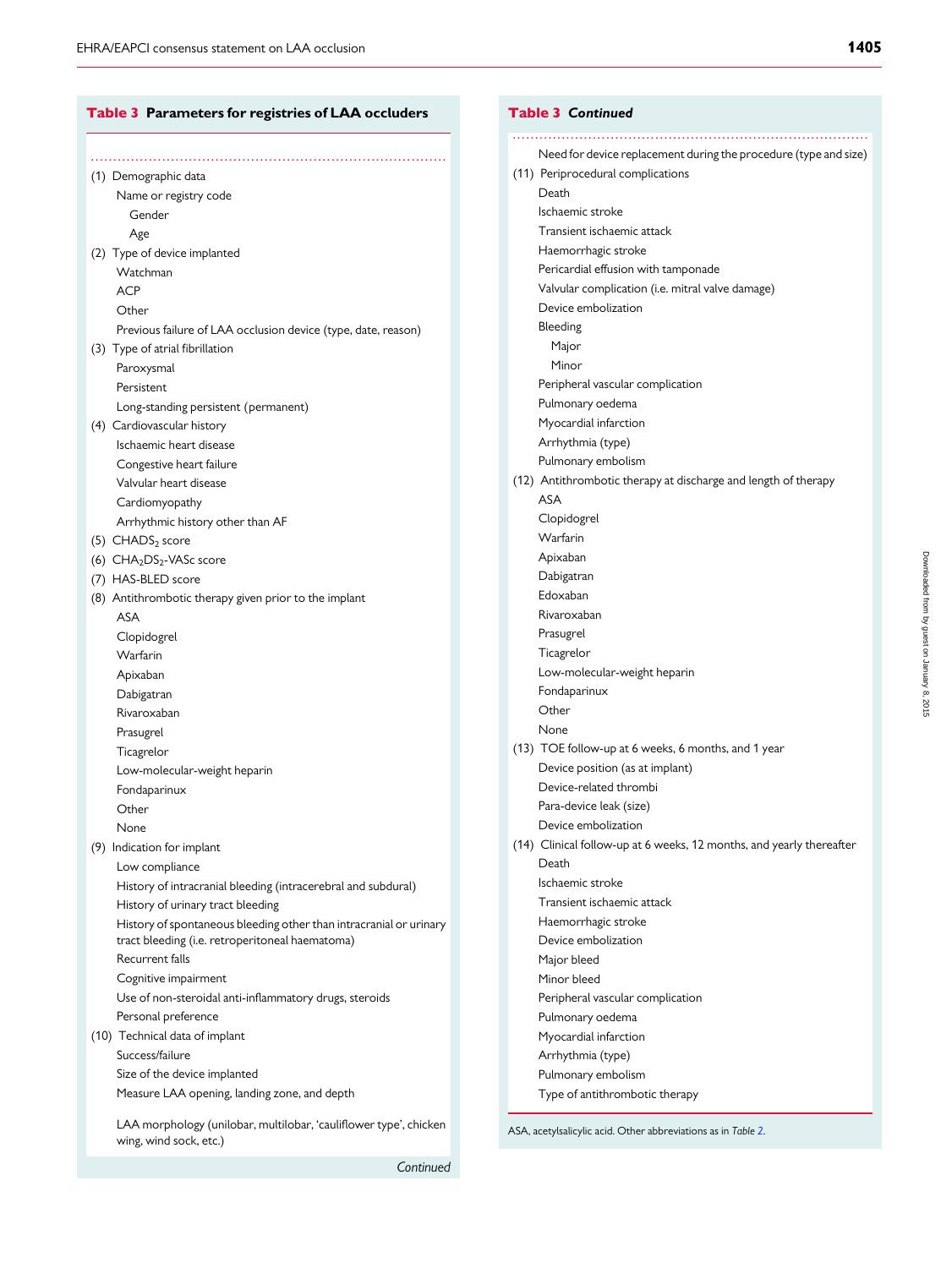| Trial                                 |     | <b>Patients Patients</b><br>device/<br>Control | <b>Comments</b>                                                                  | Average<br>CHADS <sub>2</sub><br>Score | Average<br>CHA <sub>2</sub> DS <sub>2</sub><br><b>VASc Score</b> | Medical<br>therapy                                                                | <b>Efficacy events</b>                                                                      | <b>Safety events</b>                                                                | <b>Successful</b><br>implantation | Mean follow-<br>up (months)                                           | <b>No</b> | Primary efficacy Safety event<br>warfarin event rate<br>(per 100<br>patient-years) | rate                 |
|---------------------------------------|-----|------------------------------------------------|----------------------------------------------------------------------------------|----------------------------------------|------------------------------------------------------------------|-----------------------------------------------------------------------------------|---------------------------------------------------------------------------------------------|-------------------------------------------------------------------------------------|-----------------------------------|-----------------------------------------------------------------------|-----------|------------------------------------------------------------------------------------|----------------------|
| Pilot<br>study <sup>44,94</sup>       | 66  | 66/0                                           | Non-randomized<br>cohort of patients<br>undergoing<br>Watchman<br>implantation   | $1.8 \pm 1.1$                          |                                                                  | Warfarin plus<br>ASA for 45<br>days, and<br>ASA for life                          | Death, stroke,<br>systemic<br>embolism, and<br>major bleeding                               |                                                                                     | 88%                               | $73 + 25$                                                             | 91%       | Actual stroke rate 4 device<br>of 0.5%                                             | embolizations        |
| <b>PROTECT</b><br>AF <sup>45,89</sup> | 707 | 463/244<br>warfarin                            | Randomized non-<br>inferiority trial                                             | $2.2 + 1.2$                            | 3.4                                                              | Warfarin plus<br>ASA for 45<br>days, DAPT<br>for 6<br>months, and<br>ASA for life | Composite<br>endpoint of<br>stroke,<br>cardiovascular<br>death, and<br>systemic<br>embolism | Device<br>embolization,<br>major bleeding<br>events, and<br>pericardial<br>effusion | 88%                               | $18 \pm 10^{45}$<br>$43.4 \pm 21.7^{89}$                              | 94%       | 3 <sup>45</sup><br>3 <sup>89</sup><br>2.3                                          | $7^{45}$<br>$6^{89}$ |
| CAP<br>Registry <sup>88</sup>         | 460 | 460/0                                          | Non-randomized<br>registry of patients<br>undergoing<br>Watchman<br>implantation | $2.4 \pm 1.2$                          |                                                                  | Warfarin plus<br>ASA for 45<br>days, DAPT<br>for 6<br>months, and<br>ASA for life | PROTECT AF<br>protocol                                                                      | PROTECT AF<br>protocol                                                              | 95%                               | $25.4 + 10.0$                                                         | 95%       | $\overline{2}$                                                                     |                      |
| ASAP Registry <sup>48</sup> 150       |     | 150/0                                          | Treat patients<br>contra-indicated<br>for warfarin                               | 2.8                                    | $4.4 \pm 1.7$                                                    | DAPT for 6<br>months and<br>ASA for life                                          | Stroke rate per 100<br>patient-years                                                        |                                                                                     | 95%                               |                                                                       | 100%      | $\overline{2}$                                                                     |                      |
| Prevail <sup>a</sup>                  | 407 | 269/138                                        | Similar to PROTECT $2.6 + 1.0$<br>$AFa$ with revised<br>inclusion criteria       |                                        |                                                                  | Similar to<br><b>PROTECT</b><br>AF                                                | Stroke, embolism, Same as<br>or unexplained<br>death                                        | PROTECT AF<br>within 7 days                                                         | 95.1%                             | Modelled to 18<br>months, only<br>58 actually<br>reached<br>18 months |           |                                                                                    | $\overline{4}$       |

DAPT, dual antiplatelet therapy; ASA, acetylsalicylic acid; AF, atrial fibrillation. <sup>a</sup>Prevail data are preliminary and final validation is not yet complete.

<span id="page-9-0"></span>Table 4 Results with the Watchman device

 $\mathbf{r}$ 

۳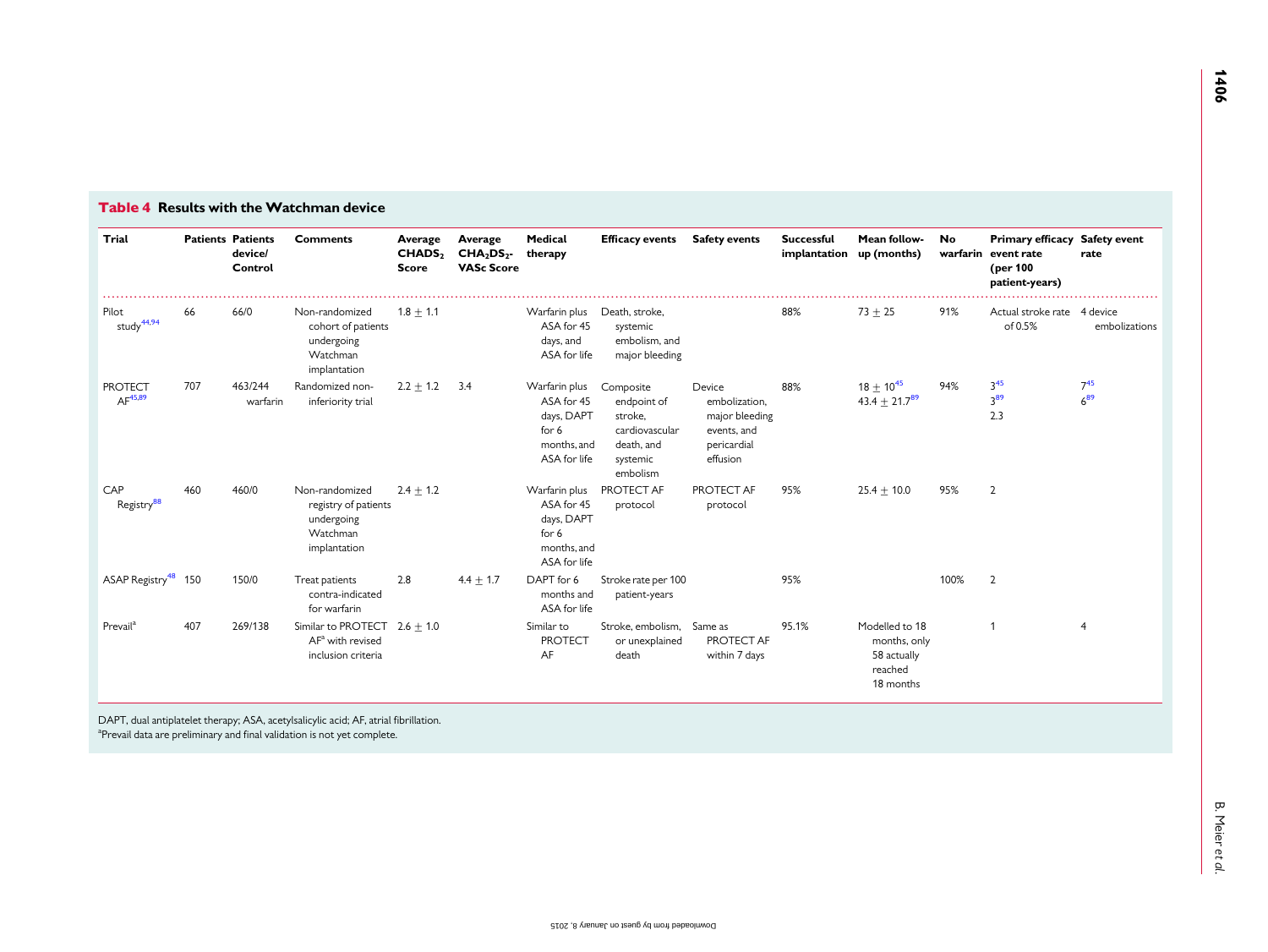patients with large residual leaks, however, the safety of discontinuation of anticoagulation under these circumstances remains unclear.

Gangireddy et al.<sup>[89](#page-18-0)</sup> performed an analysis of the net clinical benefit (difference between the annualized rate of serious events in theWatchman group and the rate in the warfarin group, assigning different weight to the events according to severity) of Watchman implantation in PROTECT AF and CAP. This analysis demonstrated an increased net clinical benefit with higher CHADS<sub>2</sub> scores, especially when the Watchman device was used for secondary prevention in patients with previous events.<sup>[89](#page-18-0)</sup> The device was also effective in improving quality of life compared with warfarin therapy. $\frac{97}{1}$  It was cost-effective when compared with warfarin but only marginally so when compared with dabigatran.<sup>98</sup>

Two ongoing studies are evaluating the device in several hundred additional patients.

## Amplatzer Cardiac Plug and other Amplatzer devices

Amplatzer devices implanted into the human atria look back at more than a 20-year history in over a million patients. They have a low propensity for device thrombosis  $(<1%)$  in patients with sinus rhythm. This track record together with their ease of use led to their utiliza-tion for percutaneous LAA occlusion<sup>[41](#page-17-0)</sup> only a few months after the first percutaneous LAA occlusion procedure was performed with the PLAATO device.<sup>38</sup> With the PLAATO device withdrawn, the Amplatzer devices have the longest clinical follow-up of currently available LAA occluders.<sup>[79](#page-18-0)</sup>

#### Non-dedicated Amplatzer devices

Experience with ASD occlusion permitted the use of Amplatzer devices for LAA occlusion under fluoroscopic guidance only.<sup>[41](#page-17-0)[,79](#page-18-0)</sup> However, the lack of retaining hooks and suboptimal sheath configurations resulted in a high embolization rate (6% in the aforementioned studies). Most embolized devices were retrieved percutaneously, but in some cases surgical removal (combined with LAA occlusion) was carried out. None of the available Amplatzer devices designed for occlusion of atrial or ventricular septal defects, patent ductus arteriosus, or vascular shunts proved adequate for LAA occlusion. Therefore, a specific mould was developed consisting of a hooked lobe, a thin connector, and a proximal disc. The latter is a remnant of the initial double-disc devices and comes in handy to cover the orifice of the LAA (pacifier principle). The clinical outcome in patients with technically successful Amplatzer LAA occlusion was rewarding with 0.5 events per 100 patient-years compared with the expected 5.5 events without anticoagulation or 1.8 events with anticoagulation according to the CHADS<sub>2</sub> score.<sup>[99](#page-19-0)</sup> All patients in this series were discharged on antiplatelet therapy only. These results have to be put into perspective of a rate of 1% no device implanted and 4% device embolization. Interestingly and somewhat surprisingly, there were no device embolizations in patients with sinus rhythm at the time of implantation.

#### Amplatzer Cardiac Plug

Since 2008, the dedicated ACP device with lobe sizes of 16–30 mm diameter (disc diameter slightly larger) and a dedicated double curve sheath with a modified pusher cable have been used almost exclusively. Initial registry data reflected the technical improvements with a reduction of the embolization rate to  $\sim$ 2%<sup>[48](#page-18-0),[68](#page-18-0),[79,](#page-18-0)[99](#page-19-0)–[105](#page-19-0)</sup>

(Table [5](#page-11-0)). Pericardial effusion leading to cardiac tamponade requiring interventions occurred in  $\sim$ 2% as did neurological events. These figures are comparable with those obtained with the PLAATO $43$  or the Watchman devices. $45,88$  $45,88$  In contrast to the Watchman device, there are hardly any anatomical contraindications (with the exception of visible mobile thrombus) for an attempt at LAA occlusion with an ACP. Technical success in the first 200 registry patients was 97% and a relevant thrombus on the device during follow-up TOE was seen in  $\sim$ 3%. The complete occlusion rate at 6-month TOE was 99%. This is considerably higher than what was achieved with the Watchman device. The difference can be explained by the ACP disc occluding the mouth of the LAA in addition to the plug in the neck (feature shared with the Watchman device). Long-term followup data are lacking but design and material of the ACP are so close to that of non-dedicated Amplatzer devices that clinical outcomes can be expected to be superimposable to those mentioned in the paragraph above and perhaps even competitive to non vitamin K oral anticoagulants (NOACs).<sup>79</sup>

Even with the user-friendly Amplatzer technique, LAA occlusion remains challenging and the learning curve is everything but steep, much in contrast to that of occlusion of the PFO. Notwithstanding, with growing experience the results improve. Technical modifications (more and stronger hooks, deeper lobe) and the tendency to implant larger devices more deeply should lead to improved technical results. Generally ACPs are implanted without OAC thereafter. The observed thrombosis rate still leaves room for improvement so that a brief period of (N)OACs in patients without a contraindication may be part of future protocols.

## LARIAT technique

There are but preliminary data on the use of Lariat technique. A recently published series described the results in 89 patients with 96% implant success, with 3 access related complications. Long-term follow-up revealed severe pericarditis, late stroke, and sudden death in two patients each and late pericardial effusion in one patient.<sup>106</sup>

# Indications for left atrial appendage occlusion

The recommended indications for the use of LAA occluders are summarized in Figure [5](#page-12-0). In accordance with ESC guidelines, we use the  $CHA<sub>2</sub>DS<sub>2</sub>-VASc$  risk score ( $>1$ ) as the threshold value for LAA occlusion, despite the fact that some of the evidence (mainly related to the Watchman device) Is based on CHADS<sub>2</sub> scores  $\geq$  1.<sup>[107](#page-19-0)</sup> We believe that both these definitions may be used.

## As alternative to oral anticoagulation when oral anticoagulation is possible

Although this population constitutes a small minority of LAA occlusion recipients today, this is the only indication that is currently based on randomized controlled data and was recently recommended by an FDA panel for approval. Contrary to FDA opinion and emerging report on the cost-effectiveness of LAA occlusion, $\frac{98,108}{8}$  the British National Health Service Commissioning Board ruled that the costeffectiveness and clinical effectiveness of the device are not estab-lished enough yet, and therefore the device is not funded in the UK.<sup>[109](#page-19-0)</sup>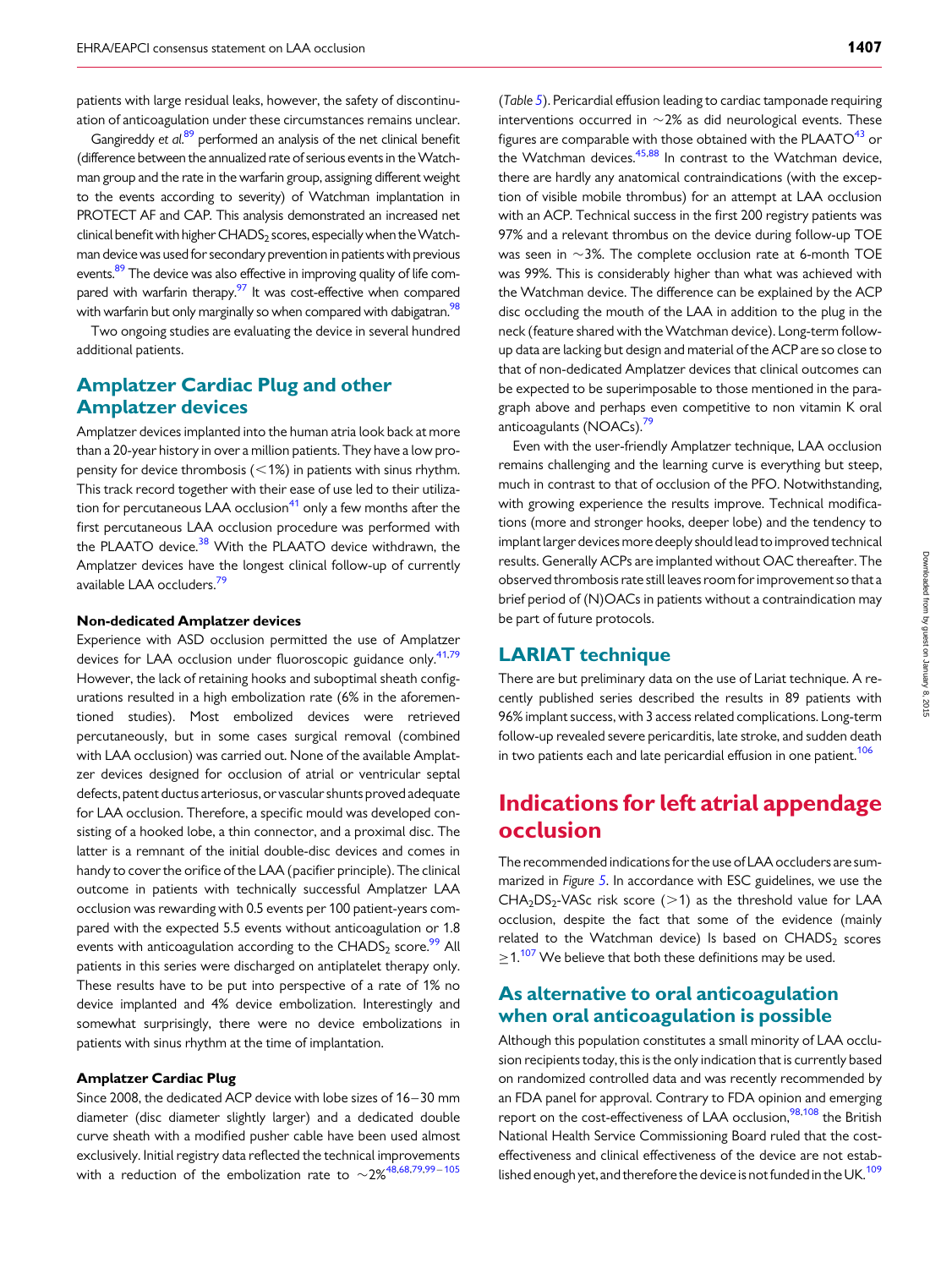| In-hospital                                            |                      |                       |                            |                      |               |                                                |                         |                               |                      |                            | Follow-up                              |             |                                    |                |                |  |
|--------------------------------------------------------|----------------------|-----------------------|----------------------------|----------------------|---------------|------------------------------------------------|-------------------------|-------------------------------|----------------------|----------------------------|----------------------------------------|-------------|------------------------------------|----------------|----------------|--|
| Registry                                               | <b>Patients Mean</b> | age<br>(year 5) score | Mean<br>CHADS <sub>2</sub> | Technical<br>success |               | Stroke Pericardial<br>effusion<br>conservative | Tamponade<br>(Drainage) | <b>Device</b><br>embolization | Death<br>(all cause) | Total<br>adverse<br>events | <b>Device</b><br>embolization effusion | Pericardial | Thrombus Stroke Death<br>on device |                |                |  |
| Italian<br>Registrty <sup>101</sup>                    | 100                  |                       |                            | 100/100<br>100%      | 0             |                                                | 2/100<br>2%             | 0                             | 0                    | 2/100<br>2%                |                                        |             |                                    |                |                |  |
| Dual Centre,<br>Hamburg<br>Bern <sup>97</sup>          | 131                  |                       |                            | 131/131<br>100%      | $\Omega$      | 1/131<br>1%                                    | $\mathbf 0$             | 0                             | 0                    | 1/131<br>0.8%              |                                        |             |                                    |                |                |  |
| <b>ACP EU Post</b><br>Market<br>Registry <sup>98</sup> | 204                  | $74 + 9$              | $2.6 \pm 1.3$              | 197/204<br>97%       | $\Omega$      |                                                | 3/204<br>1.5%           | 3                             | $\mathbf{0}$         | 6/204<br>2.9%              |                                        | $\mathbf 0$ | 5/204<br>2.4%                      |                |                |  |
| Spanish<br>Registry <sup>99</sup>                      | 35                   | $75 + 6$              | $2.4 \pm 1.3$              | 34/35<br>97%         | $\Omega$      | $\Omega$                                       | $\mathbf 0$             | 0                             | $\mathbf 0$          | $\mathbf 0$                | $\mathbf 0$                            | $\mathbf 0$ | 5/35<br>14%                        | 1/35<br>3%     | 3/35<br>9%     |  |
| Initial<br>European<br>Experience <sup>48</sup>        | 143                  | $74 \pm 9$            | $\overline{\phantom{a}}$   | 132/137<br>96%       | 3/143<br>2.1% | 4/143<br>3%                                    | 5/143<br>3.5%           | 2/143<br>1.4%                 | 0                    | 10/143<br>7%               |                                        |             |                                    |                |                |  |
| Bern LAA<br>Occlusion<br>Registry <sup>100</sup>       | 100                  |                       | $72 \pm 10$ 2.5 $\pm$ 1.3  | 98/100<br>98%        | 1/100<br>1%   | 2/100<br>2%                                    | 1/100<br>1%             | 2/100<br>2%                   | $\mathbf 0$          | 6/100<br>6%                |                                        |             |                                    |                |                |  |
| Initial Asian<br>Experience <sup>68</sup>              | 20                   | $68 \pm 9$            | $2.3 \pm 1.3$              | 19/20<br>95%         | 0             | 0                                              | 0                       | 0                             | 0                    | $*$                        |                                        |             |                                    |                |                |  |
| Canadian<br>Registry <sup>105</sup>                    | 52                   | $74 \pm 8$            | $3(2-4)$                   | 51/52<br>98%         | $\Omega$      | 1/52<br>2%                                     | 1/52<br>2%              | 1/52<br>2%                    | 0                    | 2/52<br>4%                 | $\mathbf 0$                            | 1/52<br>2%  | 0                                  | 1/52<br>2%     | 3/52<br>6%     |  |
| PROTECT AF <sup>45</sup>                               | 463                  | $72 + 9$              | $2.2 \pm 1.2$              | 408/463<br>88%       | 5/463<br>1%   | 8/463<br>1%                                    | 22/463<br>5%            | 3/463<br>1%                   | 0                    | 36/463<br>8%               | 2/463<br>0.4%                          | 0           |                                    | 16/694<br>2.3% | 21/705<br>3.0% |  |

#### <span id="page-11-0"></span>Table 5 ACP registries in comparison with PROTECT AF

\*Air embolism in right coronary artery, one oesophageal injury during TOE.

B. Meier

et al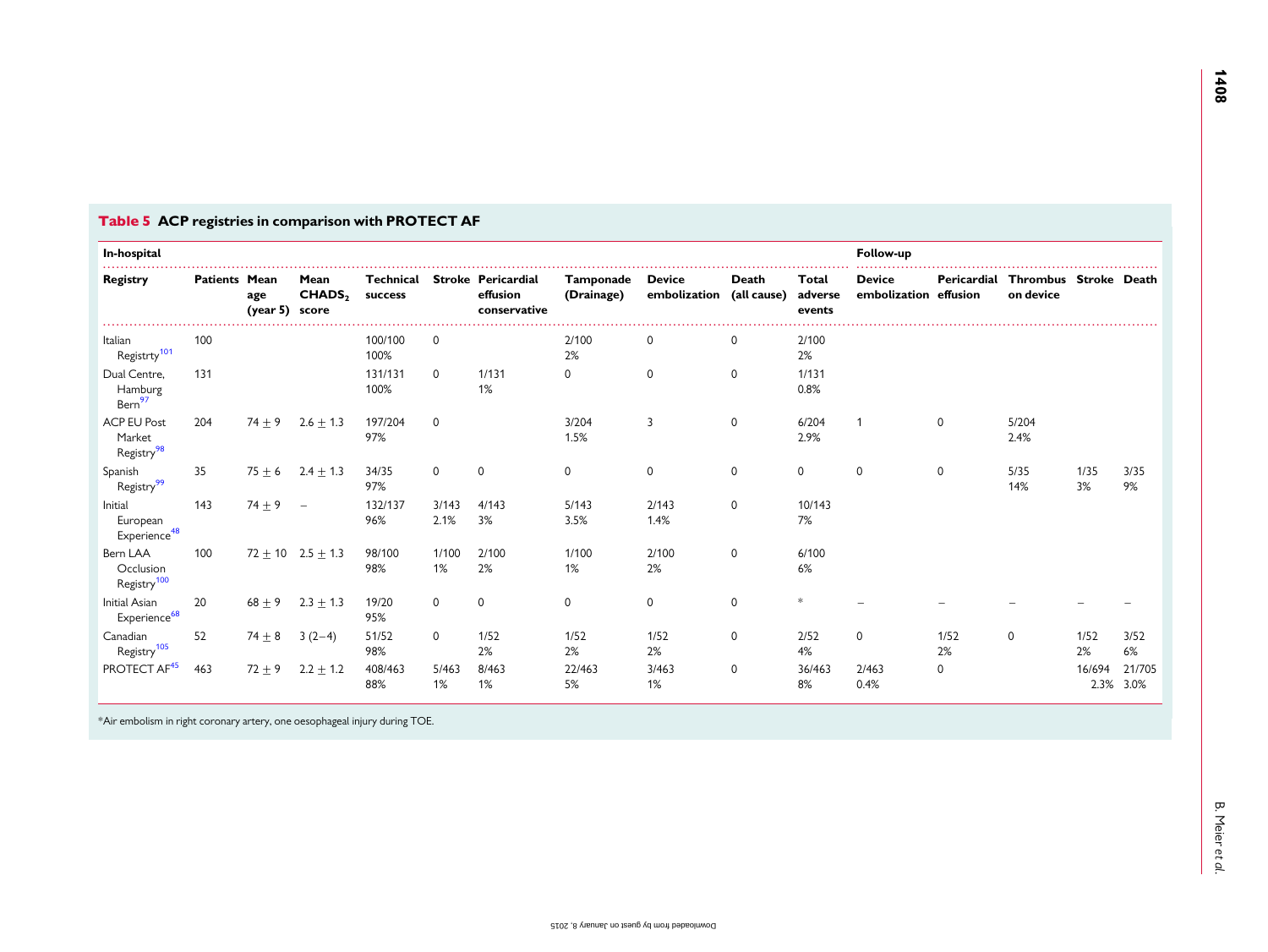<span id="page-12-0"></span>



When patients are eligible for OAC and do not exhibit an increased risk for bleeding, it is the consensus of the writing committee that the option of LAA occlusion should be mentioned to the patient while OAC currently remains the standard of therapy. Left atrial appendage occlusion should not be presented as superior treatment at this stage. Instead, the advantages and disadvantages of both treatments should be explained in detail emphasizing that randomized data currently are limited to two studies with a single device comparing it with a single agent (warfarin), an oral VKA.<sup>[45](#page-17-0),[66](#page-18-0)</sup> As far as devices other than Watchman are concerned, they are based exclusively on observational studies. Long-term outcome after LAA occlusion (taking into account periprocedural adverse events) was shown equivalent or according to the 4-year results of the PROTECT AF study even superior (in terms of stroke prevention and survival) to anticoagulation with warfarin. Yet, serious complications related to the procedure itself (including, but not limited to, the risk of death, stroke, and emergency surgery) occur. Finally, patients should be educated that NOACs are available that, compared with oral VKAs, has at least equivalent and probably improved efficacy. All tested NOACs compounds have a lower rate of intracranial and some also of overall risk for haemorrhage and they are free of the logistical challenges associated with surveillance of therapeutic levels. It should be emphasized that none of them has so far been compared with LAA occluder devices while there are ample data to show

that they are equal or better than VKAs. Hence, they should be considered and discussed as an important preventive treatment alternative with much more supporting evidence than LAA occluders. Ultimately, the decision should be made by a well-informed patient in collaboration with the treating physician(s). It should be mentioned that for this indication the only device that has evidence-based support for its use is the Watchman device, whereas other devices were not systematically studied in a randomized controlled fashion.

## As replacement for anticoagulation when anticoagulation is not possible

#### Patients with a contraindication to anticoagulation

Patients with a high thrombo-embolic risk  $(CHA<sub>2</sub>DS<sub>2</sub>-VASc$  score of  $>$ 2) but contraindication to oral and systemic anticoagulation (e.g. history of a significant bleeding event such as intracranial or lifethreatening bleeding, the source of which cannot be eliminated) represent the most accepted clinical indication for LAA occlusion, albeit by having to extrapolate the results of the PROTECT AF study to that specific cohort.<sup>[110](#page-19-0)</sup> So far, no randomized data targeting this specific group of patients are available. Hence, our statement is based on expert consensus. This is the result of several observational studies and registries (described above in the sections dedicated to the Watchman and Amplatzer devices) suggesting that occlusion is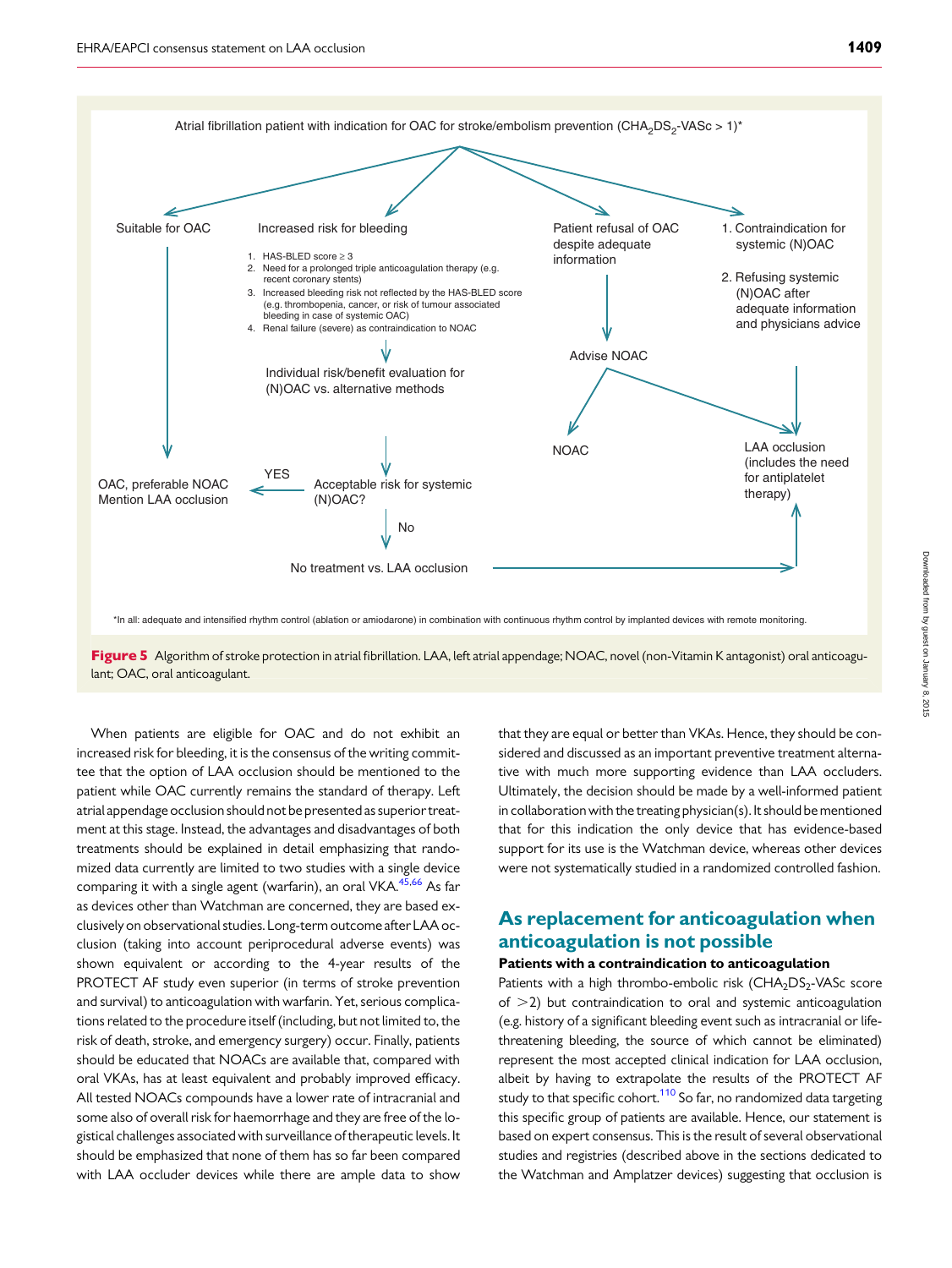safe and effective despite the absence of even temporary (N)OACs. It should be noted that dual antiplatelet therapy (DAT) is generally indicatedfor 1–6months, not infrequently followed by lifelong single antiplatelet therapy. It needs to be mentioned that DAT generates a major bleeding risk comparable to that of warfarin.<sup>[111](#page-19-0)</sup> However, DAT exposure following LAA occluder implantation is only short time, thus reducing the cumulative risk of major bleeding events. Even when single-centre experience is reporting a favourable outcome after termination of any antiplatelet therapy, the majority of patients are exposed to a long-lasting single antiplatelet therapy after occluder implantation, again having the disadvantage of inducing a major and intracranial bleeding risks while, e.g. on ASA, similar to those with warfarin when stratified by the HAS-BLED score.<sup>112</sup> In patients who cannot receive any antiplatelet agent, transepicardial LAA ligation, e.g. with the Lariat technique can be considered.

#### Patients with an increased bleeding risk under systemic anticoagulation

As depicted in the flow chart (Figure  $5$ ), we see the following three patient groups as possible candidates for LAA occlusion as the result of an individual risk benefit evaluation recognizing that the primarily recommended strategy is the use of OAC:

- (1) In general, patients with an increased HAS-BLED score should be individually evaluated as to whether systemic OAC subjects them to an unacceptable bleeding risk and whether this high risk can be sufficiently reduced by the use of appropriately dosed NOACs (discussed below) shown to be associated with a lower bleeding risk than VKAs. Those in whom VKAs or NOACs are still considered to pose an unacceptable bleeding risk, but who remain at high stroke risk (CHA<sub>2</sub>DS<sub>2</sub>-VASc score of  $>$  2), should be considered for LAA occlusion. More detailed information to perform an individual risk evaluation were discussed by Friberg et al.<sup>[112](#page-19-0)</sup> and Oleson et al.<sup>[113](#page-19-0)</sup>
- (2) Triple anticoagulant therapy causes a significant rise in bleeding risk. $114 - 116$  $114 - 116$  $114 - 116$  Hence, in patients with the need for a prolonged period of triple anticoagulant therapy as a result of severe coronary artery disease treated with one or more stents and AF with a high thrombo-embolic risk  $(CHA_2DS_2$ -VASc score of  $>2$ ) should be considered for percutaneous LAA occlusion.
- (3) In clinical practice on a case-by-case basis, some patients with high bleeding risk who are not well characterized by the HAS-BLED score (e.g. patients with cancer or chronic inflammatory bowel disease) but have a high risk of bleeding with OAC may also be considered for LAA occlusion provided even NOACs be deemed to be associated with an unacceptable bleeding risk.
- (4) In patients with end-stage renal failure, high stroke risk, and high bleeding risk, the implantation of an LAA occluder is a debatable alternative. In those patients, all NOACs are contraindicated at a creatinine clearance  $\leq$  15 mL/min. The benefit of VKA or NOACs in renal failure with creatinine clearance  $<$  15–30 mL/ min is questioned due to elevated bleeding risks. The use of VKAs in patients with renal failure is controversially discussed due to an increase in tissue calcification and enhanced atherosclerosis.

Importantly, for all four above groups, we recommend the performance of an individualized risk/benefit analysis for NOACs and to consider LAA occlusion as an alternative to anticoagulation. For this analysis, it should to be taken into account that at least  $1 - 6$ months of either OAC or DAT are warranted after LAA occlusion. Thereafter, patients are typically treated with at least one antiplatelet agent. Therefore, the bleeding risk for ASA (as documented, for example, in the Apixaban versus Acetylsalicylic Acid to Prevent Strokes (AVERROES) trial)<sup>[117](#page-19-0)</sup> has to be included into the LAA occlusion strategy discussion. However, the notion that, beyond the post-procedural period, indefinite single antiplatelet therapy prevents thrombo-embolic events related to the device itself is not evidence-based, but merely the result of the assumption that many patients have concomitant risk factors for atherosclerosis and stroke irrespective of AF and any foreign body continues to pose some risk of thrombus formation even beyond expected incorporation into the surrounding tissue.

#### As a complement to anticoagulation

The combination of LAA occlusion and OAC is discussed and occasionally performed in patients with embolic events despite adequate OAC provided no other plausible cause (e.g. carotid disease, severe mobile aortic arch atheromata) can be identified. The ESC guidelines<sup>[107](#page-19-0)</sup> recommended approach is increasing the international normalized ratio (INR) target 2.5 –3.5 in this situation, when it occurs while taking warfarin. Another discussed option is the switch from VKA to one of the NOACs.<sup>[118](#page-19-0)-[121](#page-19-0)</sup> Adding an antiplatelet agent to OAC is performed in the clinical arena, especially when embolism occurred at elevated INRs or while taking NOACs; however, there are no data available demonstrating a positive effect on embolic events which would support this approach. Left atrial appendage occlusion could be debated as an alternative treatment in those patients, especially when AF-related embolism occurs while taking VKA with documented elevated INRs or switching to NOACs is not possible due to a NOACs contraindication like severe renal impairment.

## As adjunct to ablation of atrial fibrillation

So far, few data on the combination of LAA occlusion and AF ablation in a single session have been published.<sup>[122](#page-19-0)</sup> Additional personal communications about limited single-centre experiences still do not allow a general recommendation. However, as long as no randomized data to support a significant reduction in thrombo-embolic events after successful ablation are available, in very select cases, this combination seems to be a valuable and practical approach: patients with a significant risk of thrombo-embolic events (CHA<sub>2</sub>DS<sub>2</sub>-VASc score of  $>$ 2) undergoing an ablation procedure to treat symptomatic AF, who, in addition, have a strict or relative contraindication to (N)OACs, might be acceptable candidates. Under these circumstances, the ablation itself is associated with the risk of transseptal puncture, perhaps general anaesthesia, and anticoagulation and the incremental procedural risk of LAA occlusion is substantially lower than if performed as a standalone procedure even though the overall procedure is becoming longer. However, once again, patient preference after thorough discussion pointing out the absence of data supporting this strategy must be integral part of the decision-making process.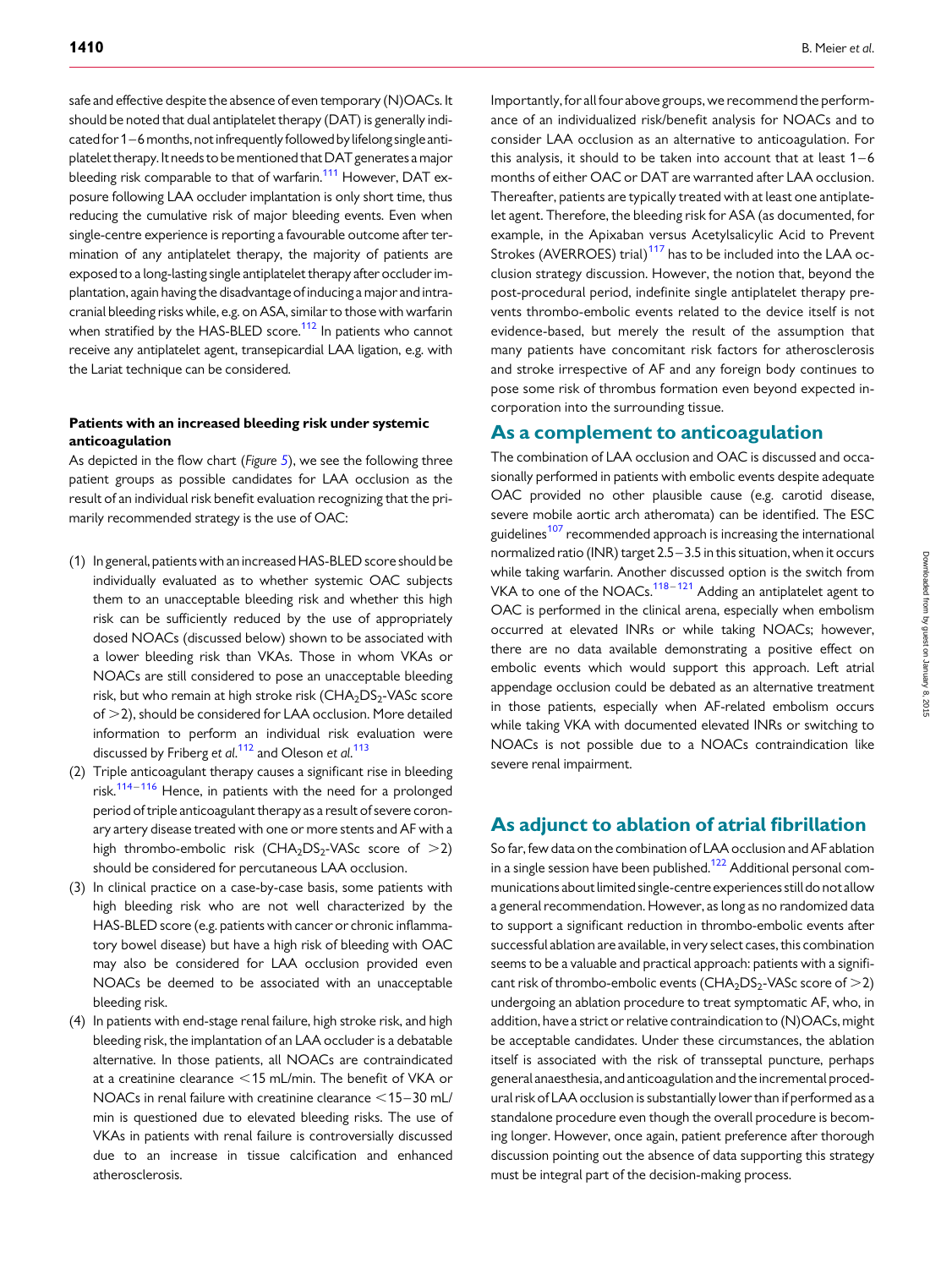#### <span id="page-14-0"></span>In the era of new anticoagulants

There are no scientific data available directly comparing LAA occlusion to NOACs. Though intracranial haemorrhage may be lower with dabigatran 150 mg orally twice daily<sup>[121](#page-19-0)</sup> or rivaroxaban 20 mg orally once daily, $120$  the overall incidence of major bleeding remains similar to VKAs. Therefore, in the absence of further data, it is the opinion of this consensus panel that, at the aforementioned doses, contraindications to VKAs apply equally to dabigatran and rivaroxa-ban, and other NOACs (Figure [5](#page-12-0)). As an exception, low-dose (110 mg orally twice daily) dabigatran or apixaban<sup>119</sup> have been associated with lower rates of overall major bleeding as well as intracranial haemorrhage compared with VKAs while maintaining equivalent ef-ficacy in stroke prevention.<sup>[121](#page-19-0)</sup> Therefore, consideration of low-dose dabigatran or apixaban may be reasonable in patients at increased bleeding risk provided inclusion criteria for pivotal trials examining dabigatran or apixaban are met. A decision should be made on case-by-case basis carefully evaluating potential bleeding sources and risks and recognizing limitations (among others, the unclear safety in patients with renal dysfunction and the absence of a difference in gastrointestinal haemorrhage). In addition, currently the safety of triple therapy using any of the NOACs compared with warfarin remains to be determined. In fact, the bleeding risk reduction of dabigatran in combination with clopidogrel and ASA was only minor compared with triple therapy including warfarin.<sup>121</sup> Though there are clear advantages both in the logistics of administration and surveillance as well as the safety and efficacy with NOACs, a head-to-head comparison to LAA occlusion has not yet been done

and final conclusions favouring NOACs over LAA occlusion or vice versa cannot be made.

# Anticoagulation

Although LAA occlusion is originally meant as a substitute for chronic OAC among AF patients, the selective application of anticoagulants including antithrombotics and antiplatelets for various procedureand device-related indications remains essential. Since a majority of patients subjected to LAA occlusion are at high risk for bleeding, the anticoagulation regimen should be tailored individually.

## Before implantation

Mobile thrombi visualized by screening TOE are considered a contraindication to catheter-based LAA occlusion. In such cases, ≥4 weeks of (N)OACs may allow thrombus resolution to be documented on repeated TOE before catheter-based LAA occlusion is attempted.

## During implantation

Femoral venous puncture by itself does not necessitate anticoagulant therapy withdrawal. Nevertheless, most operators aim for a normal INR at the time of the procedure and use intravenous antithrombotic agents (mostly unfractionated heparin) during the procedure (Table 6). The antithrombotic protocol of the PROTECT AF study,  $45$  mandated an INR  $< 2.0$  at the time of procedure. Acetylsalicylic acid 81–325 mg was begun at least 1 day before the procedure and weight-adjusted heparin (70-100 IU/kg) was administered after

#### Table 6 Anticoagulation during and after LAA occlusion

| Device/<br>patient                    | Heparin<br>$(ACT \geq 250)$                                     | Low-molecular-<br>weight heparin | <b>ASA</b>                                                                                         | Warfarin                                                                                                                        | Clopidogrel                                                                                                                                      | <b>Comments</b>                                                                                                                                            |
|---------------------------------------|-----------------------------------------------------------------|----------------------------------|----------------------------------------------------------------------------------------------------|---------------------------------------------------------------------------------------------------------------------------------|--------------------------------------------------------------------------------------------------------------------------------------------------|------------------------------------------------------------------------------------------------------------------------------------------------------------|
| Watchman/<br>Low<br>bleeding<br>risk  | Prior to or<br>immediately<br>after<br>transseptal<br>punctures | Post-procedure till<br>INR > 2   | Load 500 mg prior<br>to procedure if<br>not on ASA,<br>continue 100-<br>325 mg/day<br>indefinitely | Start after<br>procedure INR<br>$2 - 3$ till 45 days<br>or continue till<br>adequate<br>occlusion <sup>a</sup> by<br><b>TOE</b> | Start when warfarin<br>stopped continue till<br>6 months after the<br>procedure                                                                  | Some centres do not<br>withhold warfarin and<br>perform procedure<br>on therapeutic INR<br>(no data to support or<br>dispute this approach)                |
| Watchman/<br>High<br>bleeding<br>risk | Prior to or<br>immediately<br>after<br>transseptal<br>puncture  | None                             | Load 500 mg prior<br>to procedure if<br>not on ASA.<br>continue 100-<br>325 mg/day<br>indefinitely | None                                                                                                                            | Load 300-600 mg prior<br>to procedure if not<br>on clopidogrel,<br>continue $1-6$<br>months while<br>ensuring adequate<br>occlusion <sup>a</sup> | Clopidogrel often given<br>for shorter time in<br>extremely high-risk<br>situations.<br>Clopidogrel may<br>replace long-term<br>ASA if better<br>tolerated |
| <b>ACP</b>                            | Prior to or<br>immediately<br>after<br>transseptal<br>puncture  | None                             | Load 500 mg prior<br>to procedure if<br>not on ASA.<br>continue 100-<br>325 mg/day<br>indefinitely | None                                                                                                                            | Load 300-600 mg prior<br>to procedure if not<br>on clopidogrel,<br>continue $1-6$<br>months while<br>ensuring adequate<br>occlusion <sup>a</sup> | Clopidogrel often given<br>for shorter time in<br>extremely high-risk<br>situations.<br>Clopidogrel may<br>replace long-term<br>ASA if better<br>tolerated |

ACT, activated clothing time; INR, international normalized ratio. <sup>a</sup>Less than 5 mm leak.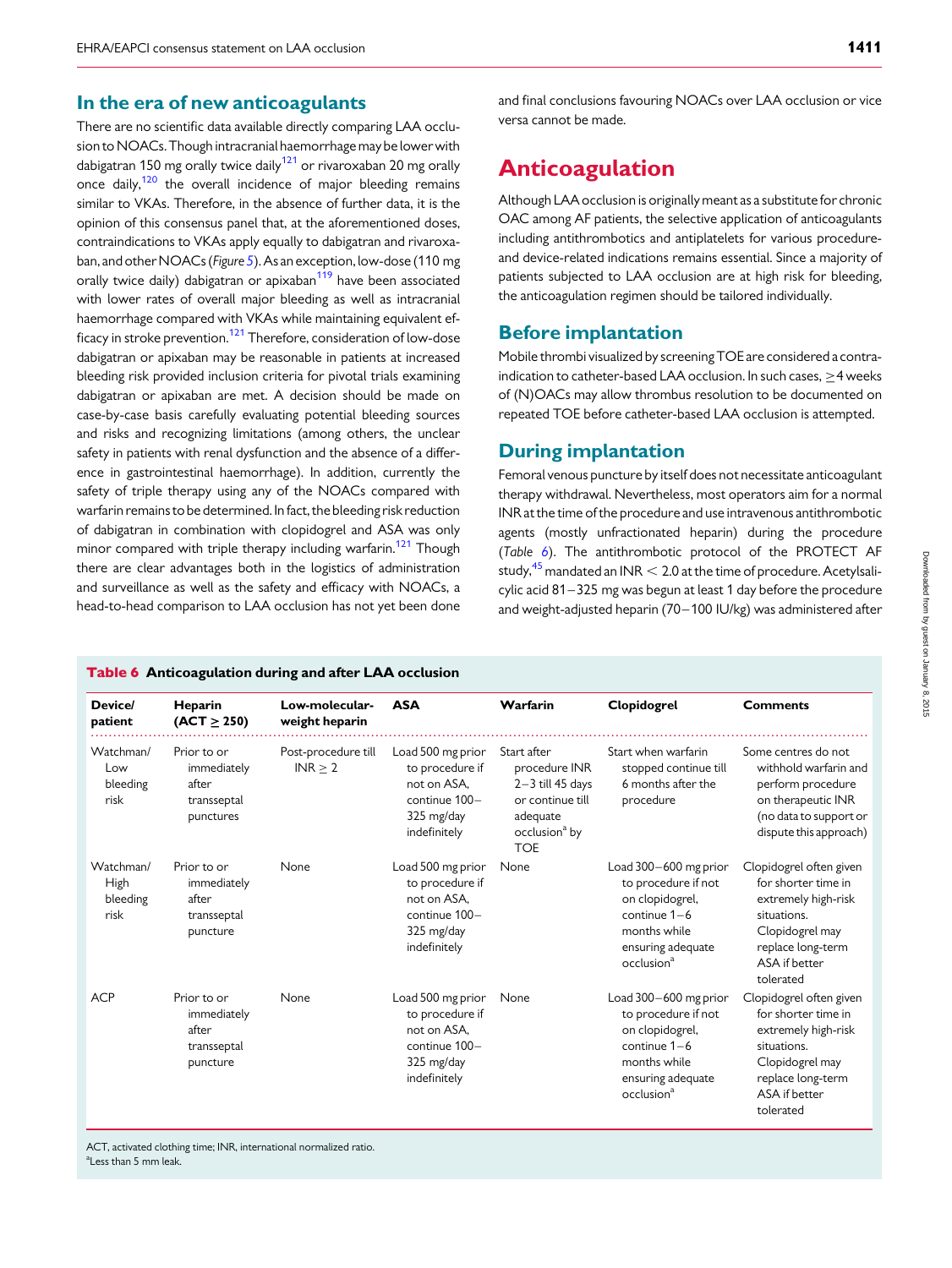transseptal puncture to maintain an  $ACT > 200$  s for the duration of the procedure.<sup>[123](#page-19-0)</sup> However, some operators perform the procedure while patients are on OAC with a therapeutic INR, an approach that can neither be supported nor condemned by currently available data. Intravenous antithrombotics are generally administered at the latest immediately after traversing the interatrial septum. A weightadjusted bolus of unfractionated heparin (70–100 IU/kg) is most commonly used, which should maintain an ACT  $\geq$  250 s. Left atrial appendage occlusion may be performed as part of a combined procedure for which another antithrombotic is being used, e.g. bivalirudin. This requires no further anticoagulation.

## After implantation

Post-procedural anticoagulation with warfarin is recommended for the Watchman device to avoid thrombus formation on the device until completion of endocardialization, provided there are no contraindications to anticoagulation. The anticoagulation protocol of the PROTECT AF trial (OAC for 6 weeks, DAT for 6 months, and ASA for life) was adopted in the instructions for use of the Watchman device. All patients enroled in the PROTECT AF study had to be eligible for warfarin to enable randomization to either a Watchman device occlusion or chronic warfarin therapy. However, this circumstance is rather atypical for patients considered for LAA occlusion in clinical practice. A considerable proportion of them have had a bleeding complication or have a contraindication to chronic anticoagulation (VKA or NOACs), under which circumstances operators refrain from implementing a drug regimen including an oral antithrombotic and directly prescribe DAT for at least 1 month or until a 6-month TOE follow-up, modifying the anticoagulant therapy upon its result. A satisfactory result on TOE (complete LAA occlusion or small residual shunt  $<$ 5 mm jet width in the absence of device surface thrombi) justifies withdrawing at least one antiplatelet agent, unless otherwise indicated. Usually the other antiplatelet agent is continued indefinitely, as most patients are elderly with evidence of atherosclerotic disease, although the bleeding risk of ASA even as a standalone therapy must be considered. This treatment rationale of DAT was mainly derived from previous experience with the PLAATO device as well as ASD and PFO device occlusions and was recently confirmed by the results of the ASA-Plavix (ASAP) registry.<sup>[95](#page-19-0)</sup> In patients who underwent Watchman implantation in the ASAP registry and received clopidogrel for 6 months and ASA indefinitely without OAC, the ischaemic stroke rate was only 1.7% compared with 2.2% in the PROTECT AF device group. By arbitrary practice, it is usual to load ASA or clopidogrel naïve patients accordingly (Table  $6$ ).

The ACP banks on the good record regarding low thrombogenicity of the Amplatzer device family,  $124$  and indicates in its instructions for use DAT only without an oral anticoagulant. The safety and feasibility of this drug regimen was shown in initial registry data for the  $ACP<sup>48</sup>$ 

In a recently published study using the Lariat device among 89 patients, those with a contraindication to warfarin remained off warfarin, while patients with a  $CHADS<sub>2</sub>$  score of 2 who could tolerate warfarin but had been non-compliant or had labile INR continued warfarin. Warfarin use in patients with a  $CHADS<sub>2</sub>$  score of 1 was left to the discretion of the referring physician. For patients not on warfarin, ASA was recommended. At 1-year follow-up, 55% of patients were still on warfarin.<sup>[106](#page-19-0)</sup>

## Long-term

Transoesophageal echocardiography follow-up performed after 4–6 months is highly recommended to verify outcome and define the further anticoagulant regimen. In addition, in patients with clear contraindications to warfarin it is often not possible to use warfarin even for short periods of time and they undergo device implantation followed by antiplatelet therapy only. Therefore, consideration should be given to TOE follow-up at 1 month as, theoretically, this is the crucial period for device-associated thrombus formation.

## In case of thrombus on the device

Device-associated thrombus was observed in 20 of 478 successfully implanted with a Watchman device (4.2%) in the PROTECT AF trial.<sup>88</sup> Of these patients, however, only three had ischaemic strokes (thrombus-associated annualized stroke rate of 0.3/100 patient-years). The remainder were asymptomatic. The device-associated thrombus was mobile in 4 patients (3 pedunculated and 1 laminar) and nonmobile in 10. In the remaining patients, the thrombus was not further characterized. Of the three patients with a device thrombus and a stroke, one occurred in a patient with a mobile, pedunculated thrombus. For the ACP, individual cases of device-related thrombi seen on routine TOE have been described.<sup>125</sup> For both devices, OAC for a period of weeks to months effect thrombus resolution in most cases. Therefore, anticoagulant therapy is recommended in all patients with device-associated thrombus regardless of symptoms until thrombus resolution is confirmed by follow-up TOE.

## In case of incomplete occlusion of the left atrial appendage

Incomplete LAA occlusion could create a thrombus containing pocket allowing emboli to enter the systemic circulation potentially causing strokes. Based on PROTECT AF data, small residual shunts with a jet diameter  $<$  5 mm are usually deemed irrelevant and may close spontaneously with time. They do not warrant further drug or device interventions. At 45 days, 14% of the PROTECT AF cohort had residual flow  $>5$  mm, in whom warfarin was continued per protocol. At the 6-month TOE, the prevalence of large ( $\geq$ 5 mm) residual leaks decreased to 8%. Persistent large shunts are becoming rare with increasing operator experience and can usually be avoided by proper initial sizing and implantation techniques. Generally, when all patients with residual shunts are included into one subgroup, the stroke risk is no different compared with patients in whom the LAA is completely occluded regardless of whether or not anticoagulant therapy is continued. $83$  However, whether persistent large ( $\geq$ 5 mm) shunts deserve long-term (N)OACs or second occlusion attempts using dedicated or nondedicated occlusion devices remains at the operator's discretion.

# Summary, conclusions, and recommendations

Left atrial appendage occlusion as a means to prevent thromboembolism in AF is based on the observation that the majority of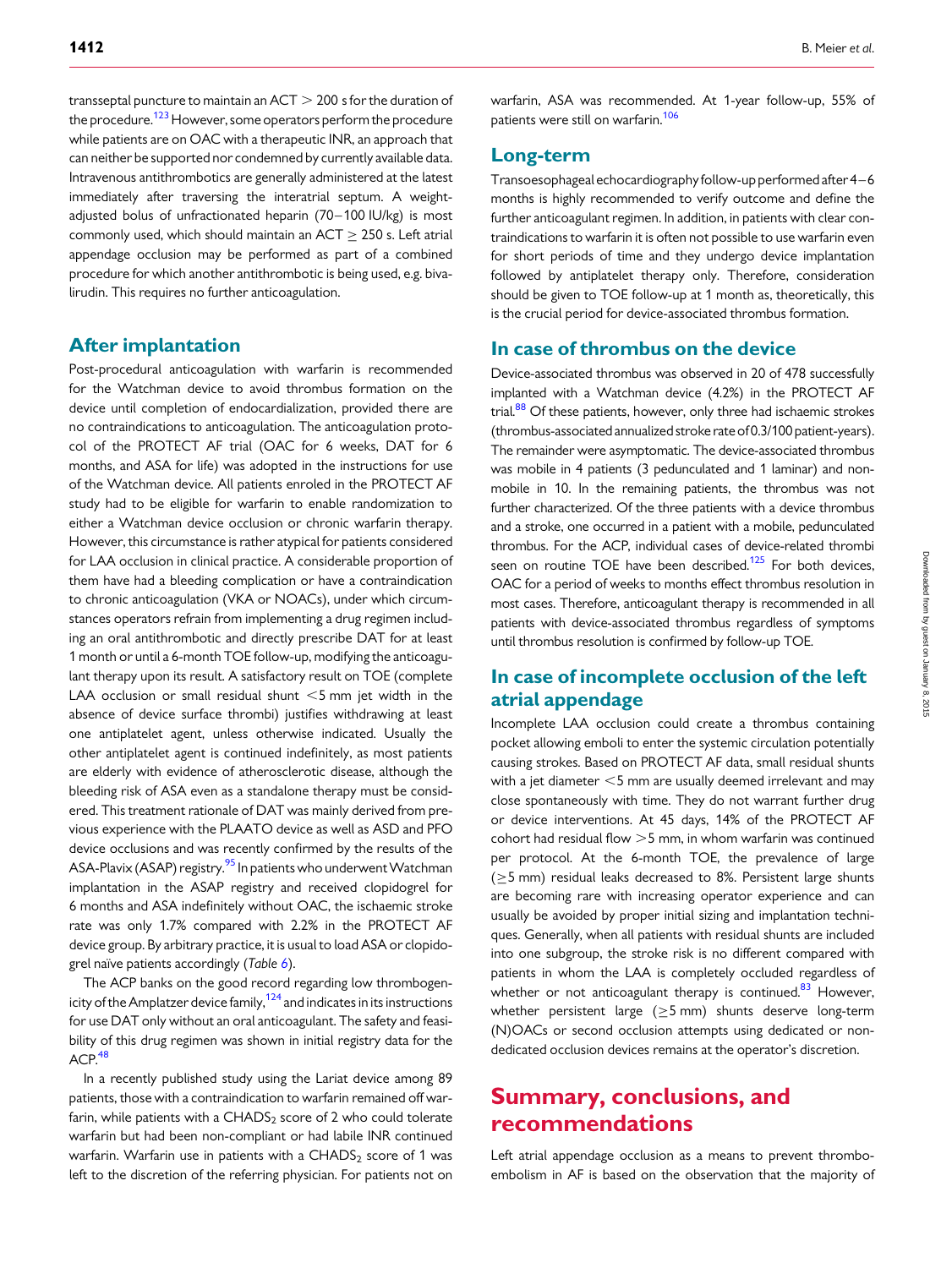thrombi in non-valvular AF form in this cul de sac structure. Left atrial appendage occlusion using interventional techniques has been demonstrated to be equivalent to oral VKAs in reducing thromboembolic events.

## Clinical evidence

Current commercially available devices include the ACP and the Watchman and WaveCrest devices as well as the Lariat technique for percutaneous endocardial/epicardial ligation. All have shown efficacy and relative safety in achieving the goal of preventing thromboembolism in AF patients who do not wish or cannot receive OAC. TheWatchman device has demonstrated non-inferiority and later superiority when compared with warfarin in a controlled randomized trial (PROTECT AF).<sup>[45](#page-17-0)</sup> The results seem to improve with increasing operator experience. Patients who are at high risk or cannot receive OAC have been treated successfully with LAA occlusion followed by antiplatelet therapy only in observational studies and registries with results comparable to the PROTECT AF trial.

## Standards of performance and documentation

The procedure requires training and knowledge acquired by a structured mentoring process. Moreover, institutions entering this field should have appropriate echocardiography and anaesthesia support and, preferably also surgical backup. Operators must have experience with pericardiocentesis and autotransfusion to manage pericardial haemorrhage and tamponade. Registries are required to document implantation results, complications, and follow-up.

## Imaging

Two-dimensional TOE is currently the standard imaging technique in selection of patients and follow-up assessments and, as a complement to fluoroscopy, in device sizing and selection and procedural guidance. The purpose of follow-up TOE (recommended at, e.g. 45 days, or 3–6 months) is to detect leaks and thrombi on the device. Whether other modalities such as 3D TOE or ICE, and CT or MRI will partially replace 2D TOE in the future for these purposes remains to be determined.

#### Medical therapy

The procedure is performed under full anticoagulation. Standard medical treatment followingWatchman device implantation includes a VKA for at least 6 weeks followed by DAT for 6 months and a single antiplatelet drug thereafter. However, recent data suggest that Watchman implantation followed by antiplatelet therapy only (in the absence of OAC) can also be performed safely in patients at high bleeding risk. Most ACPs were implanted with DAT for several weeks to months and a single antiplatelet drug or nothing thereafter. Prolonged (N)OACs are indicated in case of a device-associated thrombus or large (≥5 mm) leak.

## Indications

Despite the results of the PROTECT AF trial, OAC (with VKA or NOACs) remains the standard therapy when there is no special risk or contraindication to (N)OACs. However, the option of LAA occlusion should be discussed with the patient, including risks of the procedure and limited proof of superiority. Patients who refuse (N)OACs after thorough discussion of current data including limitations may be considered for LAA occlusion. The main indication for LAA occlusion today is a relative or absolute contraindication to (N)OACs in patients with AF and a CHADS<sub>2</sub> score of  $>1$  or CHA<sub>2-</sub> DS<sub>2</sub>-VASc score  $\geq$  2. It is important to realize that this recommendation is based on observational studies and registries only. With increasing thrombo-embolic risk, the use of LAA occlusion becomes more attractive. To be a candidate for LAA occlusion, patients should be able to receive at least several weeks of DAT followed in most cases by lifelong single antiplatelet drug therapy. If antiplatelet therapy is not an option, percutaneous endocardial/ epicardial or minimally invasive surgical epicardial LAA occlusion may be alternatives. The use of LAA occlusion as adjunct to AF ablation and as a supplement OAC seems to be reasonable but remains to be explored.

## Need for future research

Several issues regarding LAA occlusion remain to be studied. The ACP and the WaveCrest device have yet to be studied in a randomized controlled trial. No device has been adequately studied in a randomized controlled fashion in a population at high risk that cannot receive (N)OACs. None of the devices has been directly compared with N NOACs. These knowledge gaps should stimulate further trials to clarify best practice under these circumstances. An LAA occlusion registry should be established by the European Heart Rhythm Association (EHRA) and European Association of Percutaneous Coronary Interventions (EAPCI) of the ESC to document real-world results of implantation and follow-up and to complete data on indications that are not well represented in current trials.

## Acknowledgements

The authors wish to thank the following colleagues for their help in reviewing scientific material and assistance in writing: Stefan Bertog MD, CardioVascular Center Frankfurt, Frankfurt, Germany; Gaetano Fassini MD, Cardiac Arrhythmia Research Center, Centro Cardiologico Monzino, IRCCS, Milan, Italy; Avishay Grupper MD, Sheba Medical Center, Tel Hashomer, Israel.

Conflict of interest: A.A.K.: Direct Personal payment: St Jude Medical; Payment to your Institution: St Jude Medical. B.M.: Direct Personal payment: Astra Zeneca, Bayer, Biosensors, BMS, Boehringer-Ingelheim, Lilly St Jude Medical; Payment to your Institution: Abbott Vascular, Biotronik, Boston Scientific, Cordis, Edwards Lifesciences, Guerbet, Medtronic, St Jude Medical. C.T.: Direct Personal payment: BiosenseWebster, Biotronik, Boston Scientific, Medtronic, St Jude Medical. H.S.: Direct Personal payment: none; Payment to your Institution: Access-Closure, AGA medical, Angiomed, Ardian, Arstasis, Atrium, Avinger, Bard, Boston Scientific, Bridgepoint, Cardiokinetix, Cardiomems, Coherex, Contego, CSI, CVRx, EndoCross, Endotex, Epitek, Ev3, Evalve, FlowCardia, Gardia Medical, GDS, Gore, Guidant, HLT, InSeal, Kensey Nash, Kyoto Medical, Lifetech, Lumen Biomedical, Lutonix, Maya Medical, Medinol, Medtronic, NDC, OAS, Occlutech, Osprey, Ovalis, Pathway Medical, Pendra-Care, Percardia, PFM, Recor, Rox Medical, Sadra Medical, Sentre-Heart, Sorin Group, Spectranetics, SquareOne, Trireme, Trivascular, Veryan, Viacor, Vessix. M.G.: Direct Personal payment: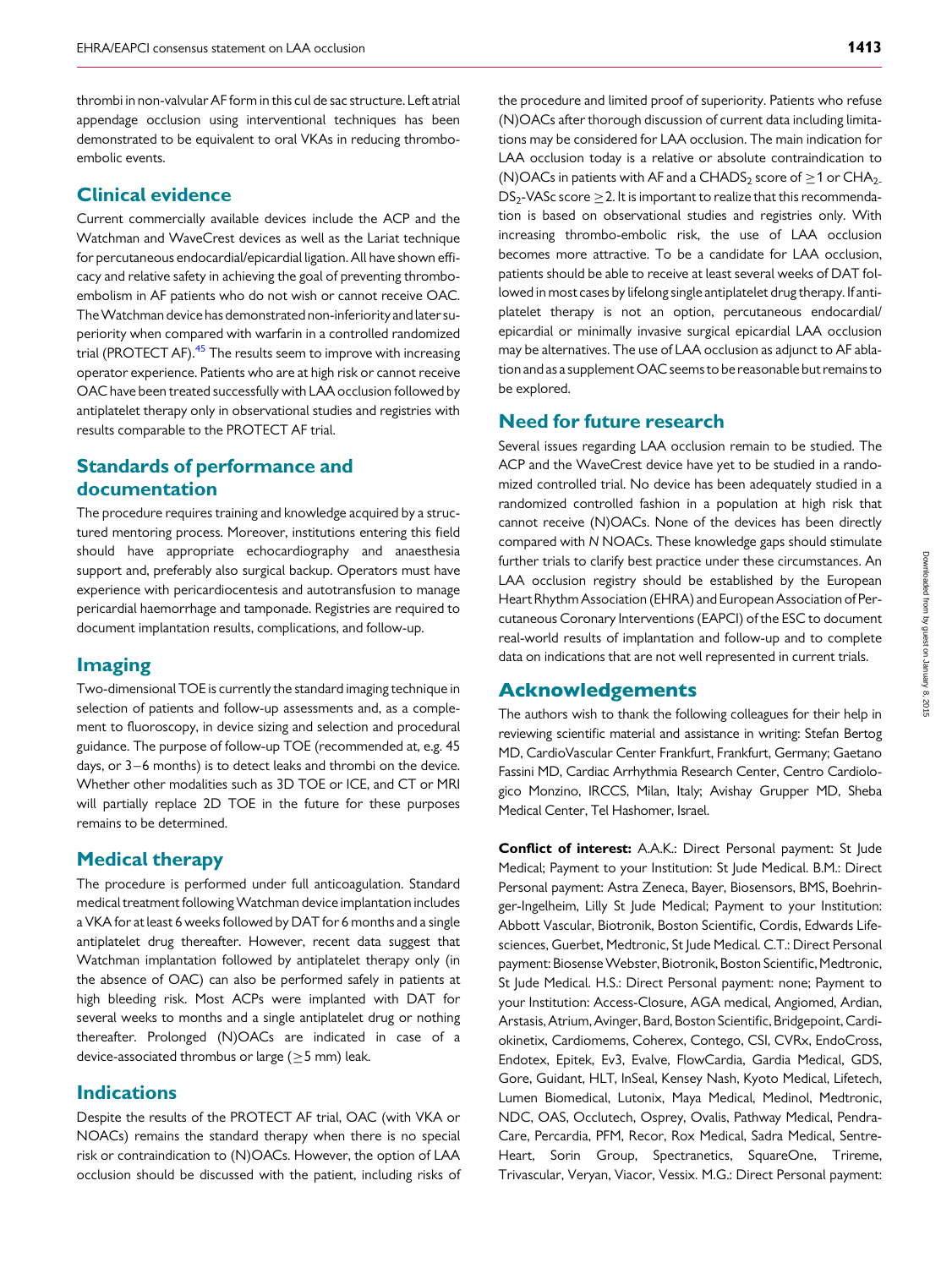<span id="page-17-0"></span>Boston Scientific; Payment to your Institution: Biotronik, Medtronic. T.L.: None. Y.B.: Direct Personal payment: Astra Zeneca, Boehringer-Ingelheim, Medtronic.

## **References**

- 1. Stewart S, Hart C, Hole D, McMurray J. Population prevalence, incidence, and predictors of atrial fibrillation in the Renfrew/Paisley study. Heart 2001:86:516-21.
- 2. Go A, Hylek E, Phillips K, Chang Y, Henault L, Selby J et al. Prevalence of diagnosed atrial fibrillation in adults: national implications for rhythm management and stroke prevention: the AnTicoagulation and Risk Factors in Atrial Fibrillation (ATRIA) Study. IAMA 2001:285:2370-5.
- 3. Kirchhof P, Auricchio A, Bax I, Criins H, Camm I, Diener H et al. Outcome parameters for trials in atrial fibrillation: executive summary. Europace 2007;9:1006-23.
- 4. Miyasaka Y, Barnes M, Gersh B, Cha S, Bailey K, Abhayaratna W et al. Secular trends in incidence of atrial fibrillation in Olmsted County, Minnesota, 1980 to 2000, and implications on the projections for future prevalence. Circulation 2006;114:  $119 - 25$
- 5. Heeringa J, van der Kuip D, Hofman A, Kors J, van Herpen G, Stricker B et al. Prevalence, incidence and lifetime risk of atrial fibrillation: the Rotterdam study. Eur Heart J 2006;27:949 –53.
- 6. Naccarelli G, Varker H, Lin J, Schulman K. Increasing prevalence of atrial fibrillation and flutter in the United States. Am J Cardiol 2009;104:1534-9.
- 7. Lloyd-Jones D, Wang T, Leip E, Larson M, Levy D, Vasan R et al. Lifetime risk for development of atrial fibrillation: the Framingham Heart Study. Circulation 2004;  $110:1042 - 6.$
- 8. Stefansdottir H, Aspelund T, Gudnason V, Arnar DO. Trends in the incidence and prevalence of atrial fibrillation in Iceland and future projections. Europace 2011;13:  $1110 - 7$
- 9. Atrial Fibrillation Investigators: Atrial Fibrillation, Aspirin, Anticoagulation Study; Boston Area Anticoagulation Trial for Atrial Fibrillation Study; Canadian Atrial Fibrillation Anticoagulation Study; Stroke Prevention in Atrial Fibrillation Study; Veterans Affairs Stroke Prevention in Nonrheumatic Atrial Fibrillation Study. Risk factors for stroke and efficacy of antithrombotic therapy in atrial fibrillation. Analysis of pooled data from five randomized controlled trials. Arch Intern Med 1994; 154:1449 – 57.
- 10. Lin HJ, Wolf PA, Kelly-Hayes M, Beiser AS, Kase CS, Benjamin EJ et al. Stroke severity in atrial fibrillation. The Framingham Study. Stroke 1996;27:1760-4.
- 11. Gage BF, Waterman AD, Shannon W, Boechler M, Rich MW, Radford MJ. Validation of clinical classification schemes for predicting stroke: results from the National Registry of Atrial Fibrillation. JAMA 2001;285:2864 –70.
- 12. Lip G, Nieuwlaat R, Pisters R, Lane D, Crijns H. Refining clinical risk stratification for predicting stroke and thromboembolism in atrial fibrillation using a novel risk factor-based approach: the Euro Heart Survey on atrial fibrillation. Chest 2010;  $137:263 - 72$
- 13. Hart RG, Benavente O, McBride R, Pearce LA. Antithrombotic therapy to prevent stroke in patients with atrial fibrillation: a meta-analysis. Ann Intern Med 1999;131:  $492 - 501$
- Waldo AL, Becker RC, Tapson VF, Colgan KJ. Hospitalized patients with atrial fibrillation and a high risk of stroke are not being provided with adequate anticoagulation. J Am Coll Cardiol 2005;46:1729-36.
- 15. Bungard TJ, Ghali WA, Teo KK, McAlister FA, Tsuyuki RT. Why do patients with atrial fibrillation not receive warfarin? Arch Intern Med 2000:160:41-6.
- 16. Levine MN, Raskob G, Landefeld S, Kearon C. Hemorrhagic complications of anticoagulant treatment. Chest 2001;119:108S-21S.
- 17. Kirchhof P, Ammentorp B, Darius H, De Caterina R, Le Heuzey JY, Schilling RJ et al. Management of atrial fibrillation in seven European countries after the publication of the 2010 ESC Guidelines on atrial fibrillation: primary results of the PREvention oF thromboemolic events—European Registry in Atrial Fibrillation (PREFER in AF). Europace 2014:16:6-14.
- 18. Lip GY, Laroche C, Dan GA, Santini M, Kalarus Z, Rasmussen LH et al. A prospective survey in European Society of Cardiology member countries of atrial fibrillation management: baseline results of EURObservational Research Programme Atrial Fibrillation (EORP-AF) Pilot General Registry. Europace 2014;16:308–19.
- 19. Watson T, Shantsila E, Lip GY. Mechanisms of thrombogenesis in atrial fibrillation: Virchow's triad revisited. Lancet 2009;373:155–66.
- 20. Boldt A, Wetzel U, Lauschke J, Weigl J, Gummert J, Hindricks G et al. Fibrosis in left atrial tissue of patients with atrial fibrillation with and without underlying mitral valve disease. Heart 2004;90:400-5.
- 21. Frustaci A, Chimenti C, Bellocci F, Morgante E, Russo M, Maseri A. Histological substrate of atrial biopsies in patients with lone atrial fibrillation. Circulation 1997;96:  $1180 - 4$
- 22. Goldsmith I, Kumar P,Carter P, Blann A, Patel R, Lip G. Atrial endocardial changes in mitral valve disease: a scanning electron microscopy study. Am Heart J 2000;140: 777 –84.
- 23. Kahn SR, Solymoss S, Flegel K. Nonvalvular atrial fibrillation: evidence for a prothrombotic state. CMAJ 1997;157:673 –81.
- 24. Inoue H, Nozawa T, Okumura K, Jong-Dae L, Shimizu A, Yano K. Prothrombotic activity is increased in patients with nonvalvular atrial fibrillation and risk factors for embolism. Chest 2004;126:687 – 92.
- 25. Handke M, Harloff A, Hetzel A, Olschewski M, Bode C, Geibel A. Left atrial appendage flow velocity as a quantitative surrogate parameter for thromboembolic risk: determinants and relationship to spontaneous echocontrast and thrombus formation—a transesophageal echocardiographic study in 500 patients with cerebral ischemia. J Am Soc Echocardiogr 2005;18:1366-72.
- 26. Pollick C, Taylor D. Assessment of left atrial appendage function by transesophageal echocardiography. Implications for the development of thrombus. Circulation 1991;84:223 –31.
- 27. Mugge A, Kuhn H, Nikutta P, Grote J, Lopez J, Daniel W. Assessment of left atrial appendage function by biplane transesophageal echocardiography in patients with nonrheumatic atrial fibrillation: identification of a subgroup of patients at increased embolic risk. J Am Coll Cardiol 1994;23:599-607.
- 28. Sahin T, Ural D, Kilic T, Bildirici U, Kozdag G, Agacdiken A et al. Evaluation of left atrial appendage functions according to different etiologies of atrial fibrillation with a tissue Doppler imaging technique by using transesophageal echocardiography. Echocardiography 2009;26:171-81.
- 29. Blackshear J, Odell J. Appendage obliteration to reduce stroke in cardiac surgical patients with atrial fibrillation. Ann Thorac Surg 1996;61:755 –9.
- 30. Zabalgoitia M, Halperin J, Pearce L, Blackshear J, Asinger R, Hart R. Transesophageal echocardiographic correlates of clinical risk of thromboembolism in nonvalvular atrial fibrillation. Stroke Prevention in Atrial Fibrillation III Investigators. J Am Coll Cardiol 1998:31:1622-6.
- 31. Takada T, Yasaka M, Nagatsuka K, Minematsu K, Yamaguchi T. Blood flow in the left atrial appendage and embolic stroke in nonvalvular atrial fibrillation. Eur Neurol 2001;46:148 –52.
- 32. Tamura H, Watanabe T, Nishiyama S, Sasaki S, Wanezaki M, Arimoto T et al. Prognostic value of low left atrial appendage wall velocity in patients with ischemic stroke and atrial fibrillation. J Am Soc Echocardiogr 2012;25:576-83.
- 33. Di Biase L, Santangeli P, Anselmino M, Mohanty P, Salvetti I, Gili S et al. Does the left atrial appendage morphology correlate with the risk of stroke in patients with atrial fibrillation? Results from a multicenter study. J Am Coll Cardiol 2012;60:531-8.
- 34. Madden J. Resection of the left auricular appendix; a prophylaxis for recurrent arterial emboli. J Am Med Assoc 1949;140:769-72.
- 35. Landymore R, Kinley C. Staple closure of the left atrial appendage. Can J Surg 1984;  $27:144 - 5.$
- 36. JohnsonWD, Ganjoo AK, Stone CD, Srivyas RC, Howard M. The left atrial appendage: our most lethal human attachment! Surgical implications. Eur J Cardiothorac Surg 2000;17:718 –22.
- 37. Katz E, Tsiamtsiouris T, Applebaum R, Schwartzbard A, Tunick P, Kronzon I. Surgical left atrial appendage ligation is frequently incomplete: a transesophageal echocardiograhic study. J Am Coll Cardiol 2000;36:468-71.
- 38. Sievert H, Lesh M, Trepels T, Omran H, Bartorelli A, Della Bella P et al. Percutaneous left atrial appendage transcatheter occlusion to prevent stroke in high-risk patients with atrial fibrillation: early clinical experience. Circulation 2002;105: 1887 –9.
- 39. Blackshear J, Johnson W, Odell J, Baker V, Howard M, Pearce L et al. Thoracoscopic extracardiac obliteration of the left atrial appendage for stroke risk reduction in atrial fibrillation. J Am Coll Cardiol 2003;42:1249 –52.
- 40. Garcia-Fernandez M, Perez-David E, Quiles J, Peralta J, Garcia-Rojas I, Bermejo J et al. Role of left atrial appendage obliteration in stroke reduction in patients with mitral valve prosthesis: a transesophageal echocardiographic study. J Am Coll Cardiol 2003;42:1253 –8.
- 41. Meier B, Palacios I, Windecker S, Rotter M, Cao QL, Keane D et al. Transcatheter left atrial appendage occlusion with Amplatzer devices to obviate anticoagulation in patients with atrial fibrillation. Catheter Cardiovasc Interv 2003;60:417-22.
- 42. Healey J, Crystal E, Lamy A, Teoh K, Semelhago L, Hohnloser S et al. Left Atrial Appendage Occlusion Study (LAAOS): results of a randomized controlled pilot study of left atrial appendage occlusion during coronary bypass surgery in patients at risk for stroke. Am Heart J 2005;150:288-93.
- 43. Ostermayer S, Reisman M, Kramer P, Matthews R, Gray W, Block P et al. Percutaneous left atrial appendage transcatheter occlusion (PLAATO system) to prevent stroke in high-risk patients with non-rheumatic atrial fibrillation: results from the international multi-center feasibility trials. J Am Coll Cardiol 2005;46:9-14.
- 44. Sick P, Schuler G, Hauptmann K, Grube E, Yakubov S, Turi Z et al. Initial worldwide experience with the Watchman left atrial appendage system for stroke prevention in atrial fibrillation. J Am Coll Cardiol 2007;49:1490-5.
- 45. Holmes D, Reddy V, Turi Z, Doshi S, Sievert H, Buchbinder M et al. Percutaneous closure of the left atrial appendage versus warfarin therapy for prevention of stroke in patients with atrial fibrillation: a randomised non-inferiority trial. Lancet 2009; 374:534 –42.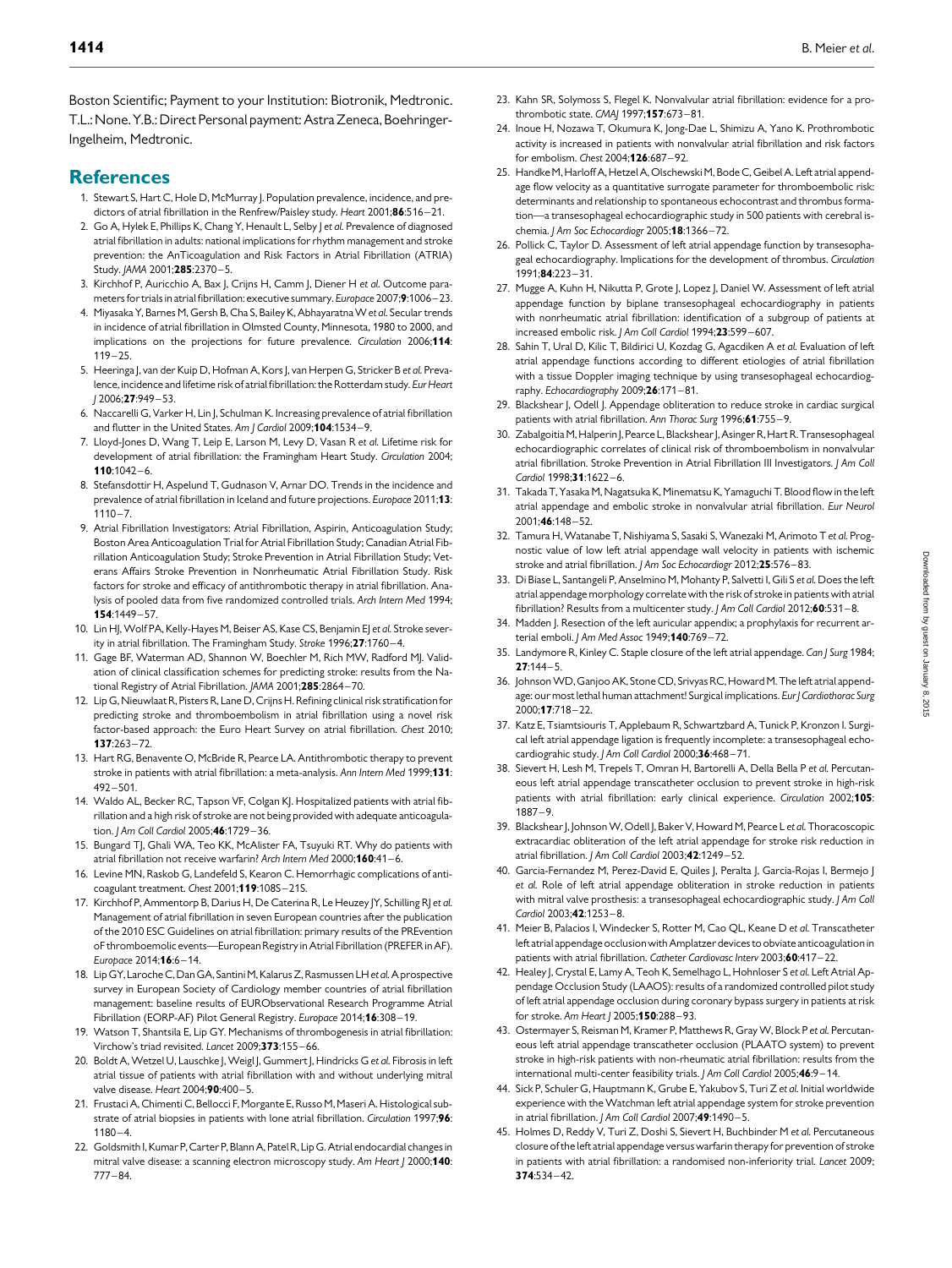- <span id="page-18-0"></span>46. Lee R, Bartus K, Yakubov S. Catheter-based left atrial appendage (LAA) ligation for the prevention of embolic events arising from the LAA: initial experience in a canine model. Circ Cardiovasc Interv 2010;3:224-9.
- 47. Bartus K, Bednarek I, Myc J, Kapelak B, Sadowski J, Lelakowski J et al. Feasibility of closed-chest ligation of the left atrial appendage in humans. Heart Rhythm 2011;8: 188– 93.
- 48. Park J, Bethencourt A, Sievert H, Santoro G, Meier B, Walsh K et al. Left atrial appendage closure with Amplatzer Cardiac Plug in atrial fibrillation: initial European experience. Catheter Cardiovasc Interv 2011;77:700-6.
- 49. Toumanides S, Sideris E, Agricola T, Moulopoulos S. Transcatheter patch occlusion of the left atrial appendage using surgical adhesives in high-risk patients with atrial fibrillation. J Am Coll Cardiol 2011;58:2236-40.
- 50. Shetty R, Leitner J, Zhang M. Percutaneous catheter-based left atrial appendage ligation and management of periprocedural left atrial appendage perforation with the LARIAT suture delivery system. | Invasive Cardiol 2012;24:E289-93.
- 51. Tsai L, Chen J, Lin L, Yang Y. Role of transesophageal echocardiography in detecting left atrial thrombus and spontaneous echo contrast in patients with mitral valve disease or non-rheumatic atrial fibrillation. J Formos Med Assoc 1990;89:270-4.
- 52. Manning W, Weintraub R, Waksmonski C, Haering J, Rooney P, Maslow A et al. Accuracy of transesophageal echocardiography for identifying left atrial thrombi. A prospective, intraoperative study. Ann Intern Med 1995;123:817-22.
- 53. Stoddard M, Dawkins P, PrinceC, Ammash N. Left atrial appendage thrombus is not uncommon in patients with acute atrial fibrillation and a recent embolic event: a transesophageal echocardiographic study. J Am Coll Cardiol 1995;25:452-9.
- 54. Brown J, Sadler D. Left atrial thrombi in non-rheumatic atrial fibrillation: assessment of prevalence by transesophageal echocardiography. Int J Card Imaging 1993;9:  $65 - 72$
- 55. Collins L, Silverman D, Douglas P, Manning W. Cardioversion of nonrheumatic atrial fibrillation. Reduced thromboembolic complications with 4 weeks of precardioversion anticoagulation are related to atrial thrombus resolution. Circulation 1995;92:160–3.
- 56. Tsai L, Lin L, Teng J, Chen J. Prevalence and clinical significance of left atrial thrombus in nonrheumatic atrial fibrillation. Int J Cardiol 1997;58:163-9.
- 57. Stoddard M, Singh P, Dawn B, Longaker R. Left atrial thrombus predicts transient ischemic attack in patients with atrial fibrillation. Am Heart J 2003;145:676-82.
- 58. Bernhardt P, Schmidt H, Hammerstingl C, Hackenbroch M, Sommer T, Luderitz B et al. Fate of left atrial thrombi in patients with atrial fibrillation determined by transesophageal echocardiography and cerebral magnetic resonance imaging. Am J Cardiol 2004;94:801 –4.
- 59. Tang R, Dong J, Zhang Z, Li Z, Liu X, Kang J et al. Comparison of contrast enhanced 64-slice computed tomography and transesophageal echocardiography in detection of left atrial thrombus in patients with atrial fibrillation. J Interv Card Electrophysiol 2008;22:199–203.
- 60. Yamashita E, Takamatsu H, Tada H, Toide H, Okaniwa H, Takemura N et al. Transesophageal echocardiography for thrombus screening prior to left atrial catheter ablation. Circ J 2010:74:1081-6.
- 61. McCready J, Nunn L, Lambiase P, Ahsan S, Segal O, Rowland E et al. Incidence of left atrial thrombus prior to atrial fibrillation ablation: is pre-procedural transoesophageal echocardiography mandatory? Europace 2010;12:927-32.
- 62. Lewalter T, Ibrahim R, Albers B, Camm AJ. An update and current expert opinions on percutaneous left atrial appendage occlusion for stroke prevention in atrial fibrillation. Europace 2013;15:652 –6.
- 63. Bonow R, Carabello B, Chatterjee K, de Leon AJ, Faxon D, Freed M et al. ACC/AHA 2006 guidelines for the management of patients with valvular heart disease: a report of the American College of Cardiology/American Heart Association Task Force on Practice Guidelines (writing Committee to Revise the 1998 guidelines for the management of patients with valvular heart disease) developed in collaboration with the Society of Cardiovascular Anesthesiologists endorsed by the Society for Cardiovascular Angiography and Interventions and the Society of Thoracic Surgeons. J Am Coll Cardiol 2006;48:e1 –148.
- 64. Kanderian AS, Gillinov AM, Pettersson GB, Blackstone E, Klein AL. Success of surgical left atrial appendage closure: assessment by transesophageal echocardiography. J Am Coll Cardiol 2008;52:924-9.
- 65. Friedman PA, Asirvatham SJ, Dalegrave C, Kinoshita M, Danielsen AJ, Johnson SB et al. Percutaneous epicardial left atrial appendage closure: preliminary results of an electrogram guided approach. J Cardiovasc Electrophysiol 2009;20:908-15.
- 66. Holmes DR, Kar S, Price M, Whisenant B, Sievert H, Doshi S et al. Prospective randomized evaluation of the Watchman left atrial appendage closure device in patients with atrial fibrillation versus long-term Warfarin therapy (the PREVAIL Trial). JACC 2014;64:1-12.
- 67. Dawson A, Asopa S, Dunning J. Should patients undergoing cardiac surgery with atrial fibrillation have left atrial appendage exclusion? Interact Cardiovasc Thorac Surg 2010;10:306–11.
- 68. Lam Y, Yip G, Yu C, Chan W, Cheng B, Yan B et al. Left atrial appendage closure with Amplatzer cardiac plug for stroke prevention in atrial fibrillation: initial Asia-Pacific experience. Catheter Cardiovasc Interv 2012;79:794-800.
- 69. Freixa X, Chan JL, Tzikas A, Garceau P, Basmadjian A, Ibrahim R. The Amplatzer Cardiac Plug 2 for left atrial appendage occlusion: novel features and first-in-man experience. EuroIntervention 2013;8:1094-8.
- 70. Sosa E, Scanavacca M, d'Avila A, Pilleggi F. A new technique to perform epicardial mapping in the electrophysiology laboratory. *| Cardiovasc Electrophysiol* 1996;7:  $531 - 6.$
- 71. Klein A, Grimm R, Murray R, Apperson-Hansen C, Asinger R, Black I et al. Use of transesophageal echocardiography to guide cardioversion in patients with atrial fibrillation. N Engl | Med 2001;344:1411-20.
- 72. Puwanant S, Varr B, Shrestha K, Hussain S, Tang W, Gabriel R et al. Role of the CHADS2 score in the evaluation of thromboembolic risk in patients with atrial fibrillation undergoing transesophageal echocardiography before pulmonary vein isolation. *I Am Coll Cardiol* 2009:54:2032-9.
- 73. Hur J, Kim Y, Nam J, Choe K, Choi E, Shim C et al. Thrombus in the left atrial appendage in stroke patients: detection with cardiac CT angiography—a preliminary report. Radiology 2008;249:81 –7.
- 74. Hur J, Kim Y, Lee H, Nam J, Hong Y, Kim H et al. Cardioembolic stroke: dual-energy cardiac CT for differentiation of left atrial appendage thrombus and circulatory stasis. Radiology 2012;263:688-95.
- 75. Kim Y, Klein A, Halliburton S, Popovic Z, Kuzmiak S, Sola S et al. Left atrial appendage filling defects identified by multidetector computed tomography in patients undergoing radiofrequency pulmonary vein antral isolation: a comparison with transesophageal echocardiography. Am Heart J 2007;154:1199-205.
- 76. Shapiro M, Neilan T, Jassal D, Samy B, Nasir K, Hoffmann U et al. Multidetector computed tomography for the detection of left atrial appendage thrombus: a comparative study with transesophageal echocardiography. J Comput Assist Tomogr 2007;31:  $905 - 9$
- 77. Ohyama H, Hosomi N, Takahashi T, Mizushige K, Osaka K, Kohno Met al. Comparison of magnetic resonance imaging and transesophageal echocardiography in detection of thrombus in the left atrial appendage. Stroke 2003;34:2436-9.
- 78. Nietlispach F, Krause R, Khattab A, Gloekler S, Schmid M, Wenaweser P et al. Ad hoc percutaneous left atrial appendage closure. J Invasive Cardiol 2013;25:683-6.
- 79. Nietlispach F, Gloekler S, Krause R, Shakir S, Schmid M, Khattab AA et al. Amplatzer left atrial appendage occlusion: single center 10-year experience. Catheter Cardiovasc Interv 2013:82:283-9.
- 80. Blendea D, Heist E, Danik S, Barrett C, Ruskin I, Mansour M, Analysis of the left atrial appendage morphology by intracardiac echocardiography in patients with atrial fibrillation. J Interv Card Electrophysiol 2011;31:191–6.
- 81. Nucifora G, Faletra F, Regoli F, Pasotti E, Pedrazzini G, Moccetti T et al. Evaluation of the left atrial appendage with real-time 3-dimensional transesophageal echocardiography: implications for catheter-based left atrial appendage closure. Circ Cardiovasc Imaging 2011;4:514-23.
- 82. Guerios E, Schmid M, Gloekler S, Khattab A, Wenaweser P, Windecker S et al. Left atrial appendage closure with the Amplatzer cardiac plug in patients with atrial fibrillation. Arg Bras Cardiol 2012:98:528-36.
- 83. Viles-Gonzalez J, Kar S, Douglas P, Dukkipati S, Feldman T, Horton R et al. The clinical impact of incomplete left atrial appendage closure with theWatchman device in patients with atrial fibrillation: a PROTECT AF (Percutaneous Closure of the Left Atrial Appendage Versus Warfarin Therapy for Prevention of Stroke in Patients With Atrial Fibrillation) substudy. J Am Coll Cardiol 2012;59:923-9.
- 84. De Ponti R, Cappato R, Curnis A, Della Bella P, Padeletti L, Raviele A et al. Transseptal catheterization in the electrophysiology laboratory: data from a multicenter survey spanning 12 years. J Am Coll Cardiol 2006;47:1037-42.
- 85. Fagundes R, Mantica M, De Luca L, Forleo G, Pappalardo A, Avella A et al. Safety of single transseptal puncture for ablation of atrial fibrillation: retrospective study from a large cohort of patients. *J Cardiovasc Electrobhysiol* 2007:18:1277-81.
- 86. Lacomis J, Goitein O, Deible C, Moran P, Mamone G, Madan S et al. Dynamic multidimensional imaging of the human left atrial appendage. Europace 2007;9:1134-40.
- 87. Lip GY, Dagres N, Proclemer A, Svendsen JH, Pison L, Blomstrom-Lundqvist C; Scientific Initiative Committee, European Heart Rhythm Association. Left atrial appendage occlusion for stroke prevention in atrial fibrillation in Europe: results of the European Heart Rhythm Association survey. Europace 2013;15:141-3.
- 88. Reddy V, Holmes D, Doshi S, Neuzil P, Kar S. Safety of percutaneous left atrial appendage closure: results from the Watchman Left Atrial Appendage System for Embolic Protection in Patients with AF (PROTECT AF) clinical trial and the Continued Access Registry. Circulation 2011;123:417-24.
- 89. Gangireddy SR, Halperin JL, Fuster V, Reddy VY. Percutaneous left atrial appendage closure for stroke prevention in patients with atrial fibrillation: an assessment of net clinical benefit. Eur Heart J 2012;33:2700-8.
- 90. Hylek E, Evans-Molina C, Shea C, Henault L, Regan S. Major hemorrhage and tolerability of warfarin in the first year of therapy among elderly patients with atrial fibrillation. Circulation 2007;115:2689 – 96.